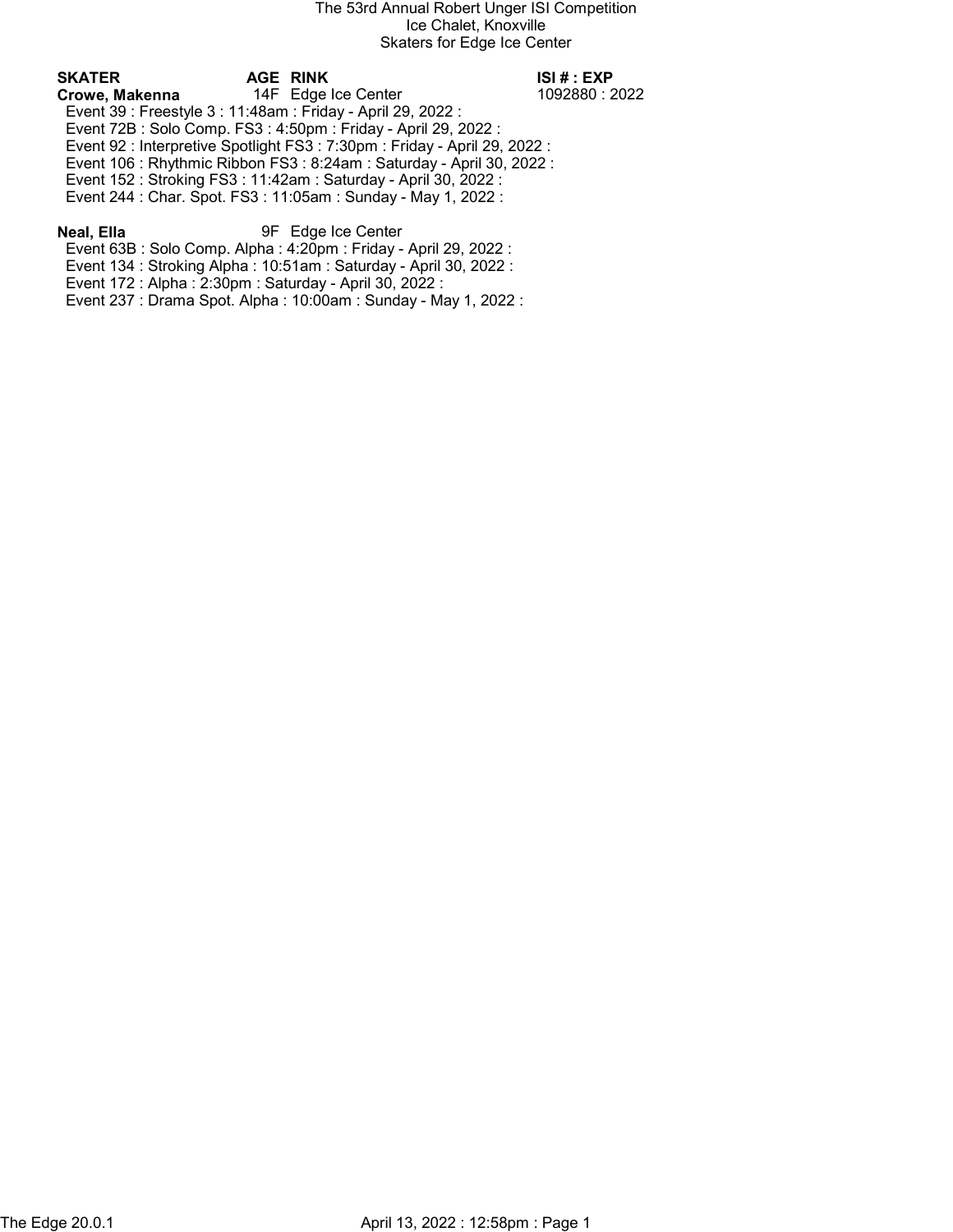The 53rd Annual Robert Unger ISI Competition Ice Chalet, Knoxville Skaters for Frank Southern Bloomington FSC

| SKATER             | AGE RINK                                                             | ISI # : EXP |
|--------------------|----------------------------------------------------------------------|-------------|
| Swanson. Christina | 65F Frank Southern Bloomington FSC 1049572 : 2022                    |             |
|                    | Event 7 : Dance Solo 1: Chasses : 8:25am : Friday - April 29, 2022 : |             |
|                    | Event 237 : Drama Spot. Alpha : 10:00am : Sunday - May 1, 2022 :     |             |
|                    | Event 254 : Theme Spot. Alpha : 11:32am : Sunday - May 1, 2022 :     |             |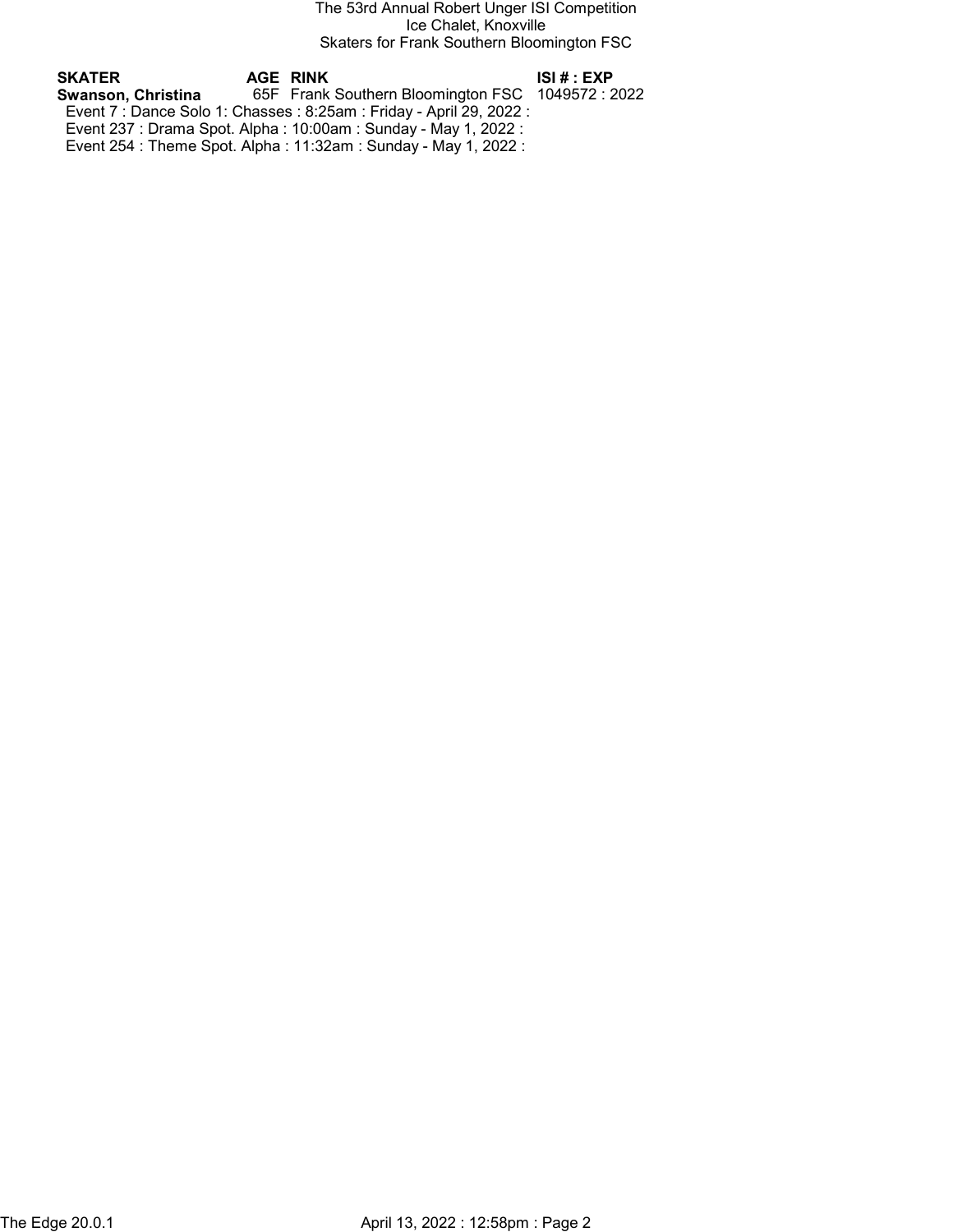| <b>SKATER</b>            | <b>AGE RINK</b><br>Abney, Anna Claire 11F Huntsville Skating School<br>Event 37 : Freestyle 2 : 11:25am : Friday - April 29, 2022 :<br>Event 217 : Lt. Ent. Spot. FS2 : 8:05pm : Saturday - April 30, 2022 :                                                                                                                                                                                                                                                                                                                                                                                                          | ISI# : EXP    |
|--------------------------|-----------------------------------------------------------------------------------------------------------------------------------------------------------------------------------------------------------------------------------------------------------------------------------------------------------------------------------------------------------------------------------------------------------------------------------------------------------------------------------------------------------------------------------------------------------------------------------------------------------------------|---------------|
| Arnold, Jennifer         | 53F Huntsville Skating School<br>Event 44 : Freestyle 4 : 1:34pm : Friday - April 29, 2022 :<br>Event 122 : Jump & Spin Silver : 9:36am : Saturday - April 30, 2022 :                                                                                                                                                                                                                                                                                                                                                                                                                                                 | 1013671:2022  |
| Booth, Rebecca           | 56F Huntsville Skating School<br>Event 66B : Solo Comp. Gamma : 4:32pm : Friday - April 29, 2022 :<br>Event 142 : Stroking Gamma : 11:09am : Saturday - April 30, 2022 :<br>Event 260 : Sync. Skate : 1:01pm : Sunday - May 1, 2022 :                                                                                                                                                                                                                                                                                                                                                                                 | 725587:2022   |
|                          | <b>Clayton, Claire</b> 10F Huntsville Skating School<br>Event 146 : Stroking FS1 : 11:26am : Saturday - April 30, 2022 :<br>Event 216 : Lt. Ent. Spot. FS1 : 8:05pm : Saturday - April 30, 2022 :                                                                                                                                                                                                                                                                                                                                                                                                                     | 1198816:2022  |
| Davies, Cynthia          | 34F Huntsville Skating School<br>Event 79 : Family Spotlight : 5:26pm : Friday - April 29, 2022 :                                                                                                                                                                                                                                                                                                                                                                                                                                                                                                                     | 441492:2022   |
| Davis, Erik              | 10M Huntsville Skating School<br>Event 127 : Special Skater 1 : 10:34am : Saturday - April 30, 2022 :<br>Event 257: Sync. Form.: 12:27pm: Sunday - May 1, 2022:                                                                                                                                                                                                                                                                                                                                                                                                                                                       |               |
| Davis, Paul              | 10M Huntsville Skating School<br>Event 126 : Special Skater 1 : 10:34am : Saturday - April 30, 2022 :<br>Event 257: Sync. Form.: 12:27pm: Sunday - May 1, 2022:                                                                                                                                                                                                                                                                                                                                                                                                                                                       |               |
|                          | Dodd, Cassandre 17F Huntsville Skating School<br>Event 55: Artistic FS4: 2:53pm: Friday - April 29, 2022:<br>Event 74B : Solo Comp. FS4 : 5:02pm : Friday - April 29, 2022 :<br>Event 91 : Interpretive Spotlight FS4 : 7:11pm : Friday - April 29, 2022 :<br>Event 109 : Rhythmic Ribbon FS4 : 8:24am : Saturday - April 30, 2022 :<br>Event 201: Open FS Silver: 5:47pm: Saturday - April 30, 2022:<br>Event 207 : Drama Spot. FS4 : 6:58pm : Saturday - April 30, 2022 :<br>Event 228 : Couples Spot. Lt. Ent. Gold : 9:26am : Sunday - May 1, 2022 :<br>Event 260 : Sync. Skate : 1:01pm : Sunday - May 1, 2022 : | 1047451:2022  |
| Doss, Lillian            | 9F Huntsville Skating School<br>Event 49 : Artistic FS2 : 2:28pm : Friday - April 29, 2022 :<br>Event 86 : Interpretive Spotlight FS2 : 6:50pm : Friday - April 29, 2022 :<br>Event 110: Rhythmic Hoop FS2: 8:47am: Saturday - April 30, 2022:<br>Event 217 : Lt. Ent. Spot. FS2 : 8:05pm : Saturday - April 30, 2022 :                                                                                                                                                                                                                                                                                               | 1201750: 2022 |
| Durham, Caitlyn          | 33F Huntsville Skating School<br>Event 260 : Sync. Skate : 1:01pm : Sunday - May 1, 2022 :                                                                                                                                                                                                                                                                                                                                                                                                                                                                                                                            | 1077248: 2022 |
| Fox, Sabrina             | 16F Huntsville Skating School<br>Event 197 : Open FS Silver : 5:10pm : Saturday - April 30, 2022 :<br>Event 219 : Lt. Ent. Spot. FS4 : 8:47pm : Saturday - April 30, 2022 :                                                                                                                                                                                                                                                                                                                                                                                                                                           | 1198821:2022  |
| <b>Handley, Kristian</b> | 19F Huntsville Skating School<br>Event 188 : Open FS Gold : 4:13pm : Saturday - April 30, 2022 :<br>Event 208 : Drama Spot. FS6 : 6:58pm : Saturday - April 30, 2022 :<br>Event 228 : Couples Spot. Lt. Ent. Gold : 9:26am : Sunday - May 1, 2022 :<br>Event 260 : Sync. Skate : 1:01pm : Sunday - May 1, 2022 :                                                                                                                                                                                                                                                                                                      | 1143032:2022  |
| Harden, Katelyn          | 11F Huntsville Skating School<br>Event 79 : Family Spotlight : 5:26pm : Friday - April 29, 2022 :<br>Event 81 : Ensemble : 6:07pm : Friday - April 29, 2022 :<br>Event 175 : Beta : 2:51pm : Saturday - April 30, 2022 :                                                                                                                                                                                                                                                                                                                                                                                              |               |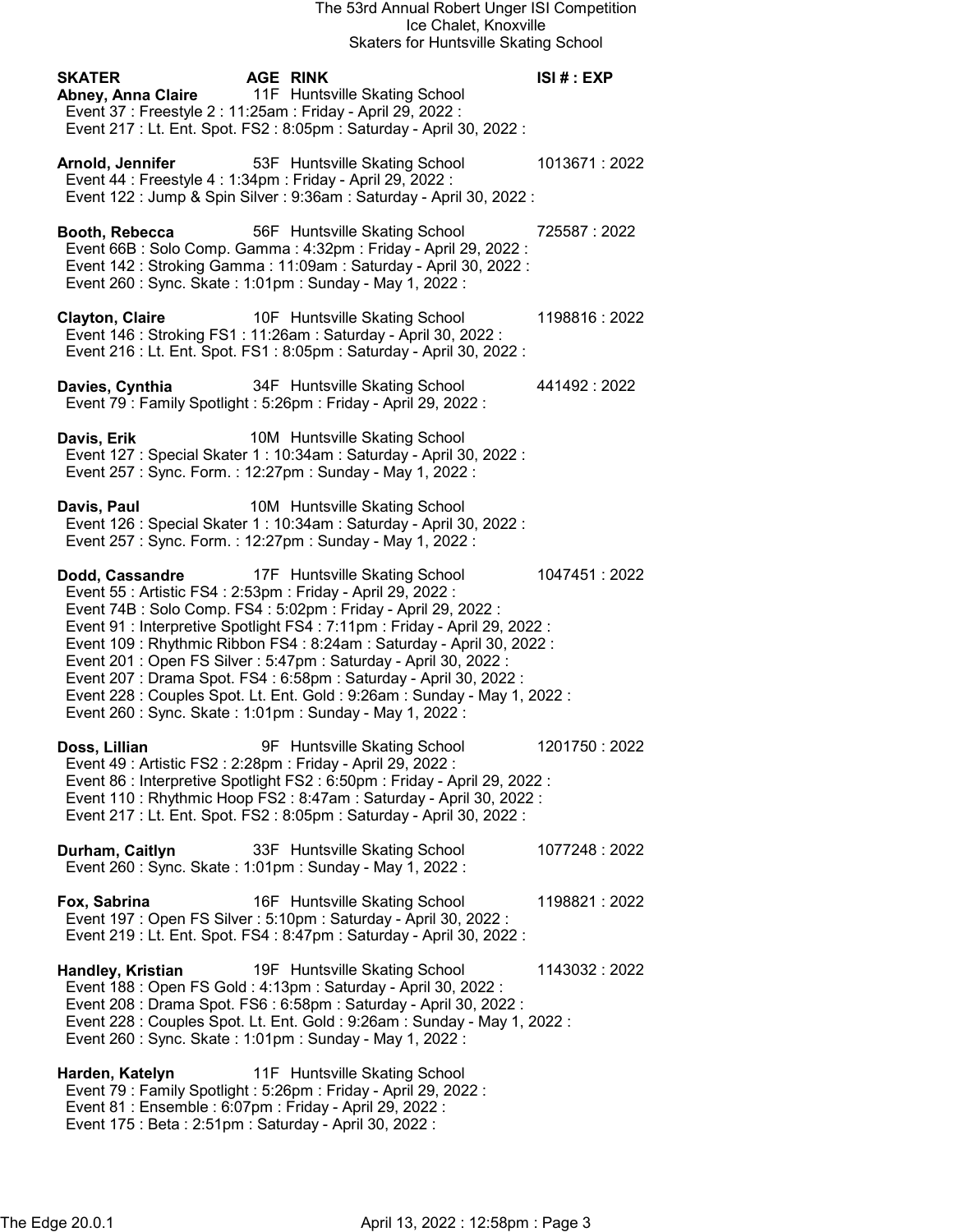| <b>SKATER</b><br>Harden, Kylie<br>Event 81 : Ensemble : 6:07pm : Friday - April 29, 2022 :<br>Event 170 : Alpha : 2:05pm : Saturday - April 30, 2022 : | <b>AGE RINK</b><br>7F Huntsville Skating School<br>Event 79 : Family Spotlight : 5:26pm : Friday - April 29, 2022 :                                                                                                                                                                                                   | ISI#:EXP       |
|--------------------------------------------------------------------------------------------------------------------------------------------------------|-----------------------------------------------------------------------------------------------------------------------------------------------------------------------------------------------------------------------------------------------------------------------------------------------------------------------|----------------|
| Hardt, Charlotte                                                                                                                                       | 12F Huntsville Skating School<br>Event 120 : Jump & Spin Silver : 9:36am : Saturday - April 30, 2022 :<br>Event 153: Stroking FS4: 11:59am: Saturday - April 30, 2022:<br>Event 199 : Open FS Silver : 5:47pm : Saturday - April 30, 2022 :                                                                           | 1147755: 2022  |
| Herring, Emma<br>Event 43 : Freestyle 4 : 1:34pm : Friday - April 29, 2022 :                                                                           | 14F Huntsville Skating School<br>Event 154 : Stroking FS4 : 11:59am : Saturday - April 30, 2022 :<br>Event 242 : Char. Spot. FS4 : 10:37am : Sunday - May 1, 2022 :                                                                                                                                                   | 1197769: 2022  |
| Jinks, Alice                                                                                                                                           | 15F Huntsville Skating School<br>Event 120 : Jump & Spin Silver : 9:36am : Saturday - April 30, 2022 :<br>Event 197 : Open FS Silver : 5:10pm : Saturday - April 30, 2022 :<br>Event 219 : Lt. Ent. Spot. FS4 : 8:47pm : Saturday - April 30, 2022 :                                                                  | 1144043 : 2022 |
| Knoth-Jez, Autumn<br>Event 24 : Footwork 3 : 10:21am : Friday - April 29, 2022 :                                                                       | 39F Huntsville Skating School<br>Event 111 : Rhythmic Hoop FS3 : 8:47am : Saturday - April 30, 2022 :<br>Event 122 : Jump & Spin Silver : 9:36am : Saturday - April 30, 2022 :<br>Event 195 : Open FS Bronze : 4:38pm : Saturday - April 30, 2022 :<br>Event 239 : Drama Spot. FS3 : 10:00am : Sunday - May 1, 2022 : | 443873:2022    |
| Lewis, Anthony<br>Event 257: Sync. Form.: 12:27pm: Sunday - May 1, 2022:                                                                               | 50M Huntsville Skating School<br>Event 130 : Special Skater 3 : 10:34am : Saturday - April 30, 2022 :                                                                                                                                                                                                                 | 1201804: 2022  |
| <b>Malloy, Grace</b>                                                                                                                                   | 17F Huntsville Skating School<br>Event 71A: Solo Comp. FS2: 4:41pm: Friday - April 29, 2022:<br>Event 149 : Stroking FS2 : 11:42am : Saturday - April 30, 2022 :<br>Event 194 : Open FS Bronze : 4:38pm : Saturday - April 30, 2022 :                                                                                 | 1201820: 2022  |
| Matus, Kathleen<br>Event 257: Sync. Form.: 12:27pm: Sunday - May 1, 2022:<br>Event 260 : Sync. Skate : 1:01pm : Sunday - May 1, 2022 :                 | 59F Huntsville Skating School<br>Event 262 : SpecS Dance - Dutch Waltz FS1 : 1:21pm : Sunday - May 1, 2022 :                                                                                                                                                                                                          | 640864:2022    |
| <b>Matus, Laura Beth</b><br>Event 257: Sync. Form.: 12:27pm: Sunday - May 1, 2022:<br>Event 260 : Sync. Skate : 1:01pm : Sunday - May 1, 2022 :        | 23F Huntsville Skating School<br>Event 128 : Special Skater 2 : 10:34am : Saturday - April 30, 2022 :<br>Event 262 : SpecS Dance - Dutch Waltz FS1 : 1:21pm : Sunday - May 1, 2022 :                                                                                                                                  | 0733314:2022   |
| <b>McAdams, Haley</b><br>Event 33 : Freestyle 1 : 11:05am : Friday - April 29, 2022 :                                                                  | 14F Huntsville Skating School<br>Event 106 : Rhythmic Ribbon FS1 : 8:24am : Saturday - April 30, 2022 :<br>Event 119 : Jump & Spin Silver : 9:36am : Saturday - April 30, 2022 :<br>Event 216 : Lt. Ent. Spot. FS1 : 8:05pm : Saturday - April 30, 2022 :                                                             | 1149710:2022   |
| Ming, Brooke<br>Event 32 : Freestyle 1 : 11:05am : Friday - April 29, 2022 :                                                                           | 8F Huntsville Skating School                                                                                                                                                                                                                                                                                          | 1171169 : 2022 |

Event 145 : Stroking FS1 : 11:26am : Saturday - April 30, 2022 :

Event 246 : Char. Spot. FS1 : 11:05am : Sunday - May 1, 2022 :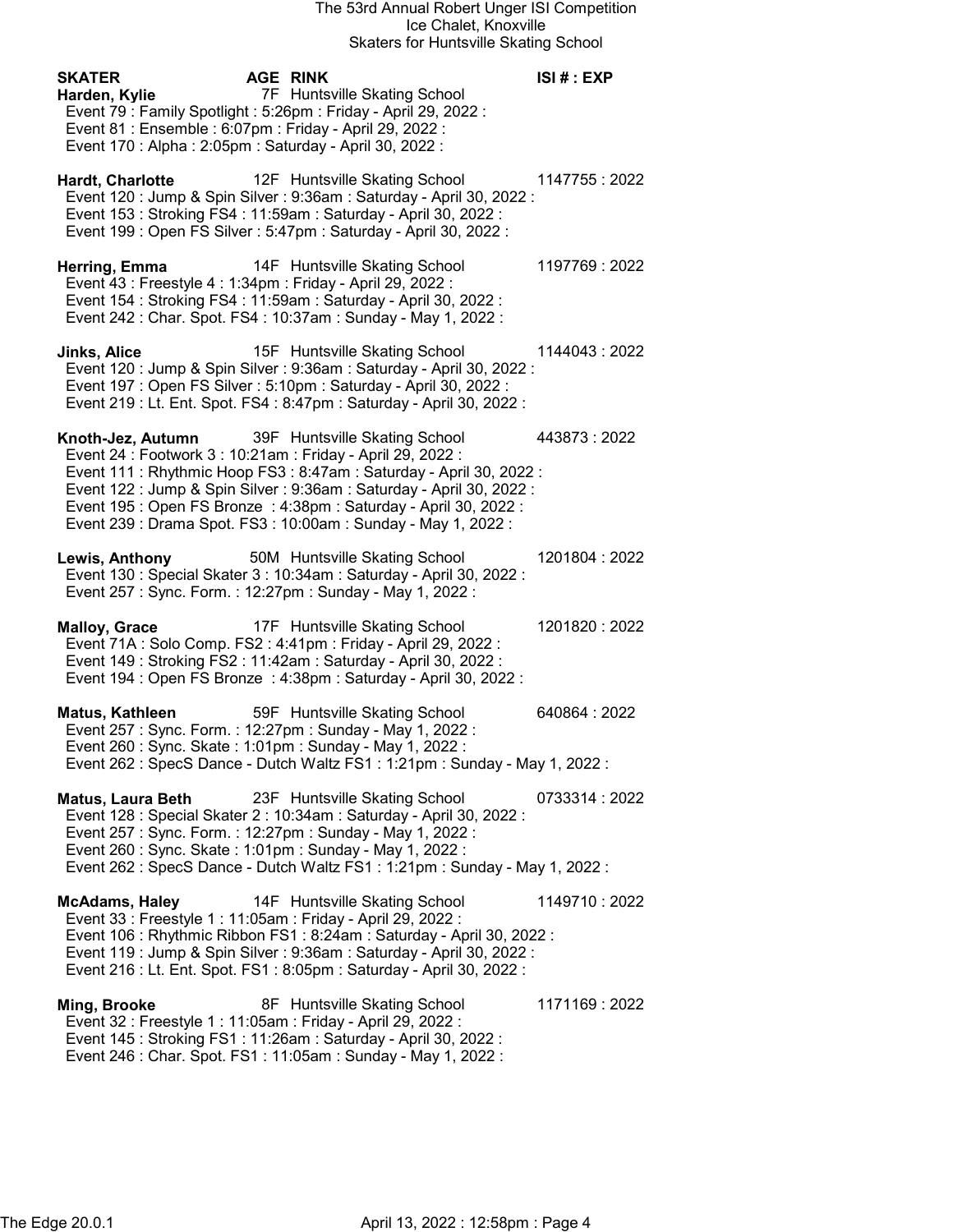## The 53rd Annual Robert Unger ISI Competition Ice Chalet, Knoxville Skaters for Huntsville Skating School

| Skaters for Huntsville Skating School                                                                                                                                                                                                                                                                                                                                                                                                                                                                                |                            |
|----------------------------------------------------------------------------------------------------------------------------------------------------------------------------------------------------------------------------------------------------------------------------------------------------------------------------------------------------------------------------------------------------------------------------------------------------------------------------------------------------------------------|----------------------------|
| <b>AGE RINK</b><br><b>SKATER</b><br>11F Huntsville Skating School<br>Mitchell, Isabella<br>Event 25 : Footwork 4 : 10:21am : Friday - April 29, 2022 :<br>Event 101: Rhythmic Ribbon FS4: 8:00am: Saturday - April 30, 2022:<br>Event 112 : Rhythmic Hoop FS4 : 8:47am : Saturday - April 30, 2022 :<br>Event 119 : Jump & Spin Silver : 9:36am : Saturday - April 30, 2022 :<br>Event 199 : Open FS Silver : 5:47pm : Saturday - April 30, 2022 :<br>Event 241 : Char. Spot. FS4 : 10:37am : Sunday - May 1, 2022 : | ISI# : EXP<br>1142695:2022 |
| 31M Huntsville Skating School<br>Moore, Dan<br>Event 16 : Dance Solo 2: Dutch Waltz : 9:06am : Friday - April 29, 2022 :<br>Event 79 : Family Spotlight : 5:26pm : Friday - April 29, 2022 :<br>Event 118 : Jump & Spin Bronze : 9:17am : Saturday - April 30, 2022 :<br>Event 140 : Stroking Beta : 11:09am : Saturday - April 30, 2022 :<br>Event 249 : Char. Spot. Beta : 11:32am : Sunday - May 1, 2022 :                                                                                                        | 1198604: 2022              |
| 11F Huntsville Skating School<br>Nix, Caitlyn<br>Event 37 : Freestyle 2 : 11:25am : Friday - April 29, 2022 :<br>Event 81 : Ensemble : 6:07pm : Friday - April 29, 2022 :<br>Event 148 : Stroking FS2 : 11:26am : Saturday - April 30, 2022 :<br>Event 245 : Char. Spot. FS2 : 11:05am : Sunday - May 1, 2022 :                                                                                                                                                                                                      | 1201701:2022               |
| 9M Huntsville Skating School<br>Novak, Mark<br>Event 42 : Freestyle 4 : 1:34pm : Friday - April 29, 2022 :<br>Event 89 : Interpretive Spotlight FS4 : 7:11pm : Friday - April 29, 2022 :<br>Event 150 : Stroking FS4 : 11:42am : Saturday - April 30, 2022 :<br>Event 241 : Char. Spot. FS4 : 10:37am : Sunday - May 1, 2022 :                                                                                                                                                                                       | 1197638:2022               |
| 14F Huntsville Skating School<br>O'Beirne, Mollie<br>Event 65B: Solo Comp. Beta: 4:20pm: Friday - April 29, 2022:<br>Event 141 : Stroking Beta : 11:09am : Saturday - April 30, 2022 :<br>Event 175 : Beta : 2:51pm : Saturday - April 30, 2022 :                                                                                                                                                                                                                                                                    | 1198826: 2022              |
| 55F Huntsville Skating School<br>Paradise, Jean<br>Event 13 : Dance Solo 5: Hickory Hoedown : 8:44am : Friday - April 29, 2022 :<br>Event 93 : Interpretive Spotlight FS6 : 7:40pm : Friday - April 29, 2022 :<br>Event 157: Stroking FS6: 12:08pm: Saturday - April 30, 2022:<br>Event 189 : Open FS Gold : 4:13pm : Saturday - April 30, 2022 :<br>Event 260 : Sync. Skate : 1:01pm : Sunday - May 1, 2022 :                                                                                                       | 98895:2022                 |
| 23F Huntsville Skating School<br>Paradise, Nadia<br>Event 90 : Interpretive Spotlight FS4 : 7:11pm : Friday - April 29, 2022 :<br>Event 155: Stroking FS4: 11:59am: Saturday - April 30, 2022:<br>Event 201 : Open FS Silver : 5:47pm : Saturday - April 30, 2022 :<br>Event 233: Char. Spot. FS4: 9:40am: Sunday - May 1, 2022:<br>Event 260 : Sync. Skate : 1:01pm : Sunday - May 1, 2022 :                                                                                                                        | 1559494: 2022              |
| 33F Huntsville Skating School<br><b>Rice, Kelly</b><br>Event 131 : Special Skater 4 : 10:34am : Saturday - April 30, 2022 :<br>Event 257: Sync. Form.: 12:27pm: Sunday - May 1, 2022:                                                                                                                                                                                                                                                                                                                                | 634675:2022                |
| 28F Huntsville Skating School<br><b>Snoddy, Carolyn</b><br>Event 129 : Special Skater 3 : 10:34am : Saturday - April 30, 2022 :<br>Event 257: Sync. Form.: 12:27pm: Sunday - May 1, 2022:                                                                                                                                                                                                                                                                                                                            | 1201696: 2022              |
| 10F Huntsville Skating School<br>Stewart, Megan<br>Event 38 : Freestyle 3 : 11:48am : Friday - April 29, 2022 :<br>Event 87 : Interpretive Spotlight FS3 : 6:50pm : Friday - April 29, 2022 :<br>Event 150 : Stroking FS3 : 11:42am : Saturday - April 30, 2022 :                                                                                                                                                                                                                                                    | 1198811:2022               |

 Event 217 : Lt. Ent. Spot. FS3 : 8:05pm : Saturday - April 30, 2022 : Event 243 : Char. Spot. FS3 : 11:05am : Sunday - May 1, 2022 :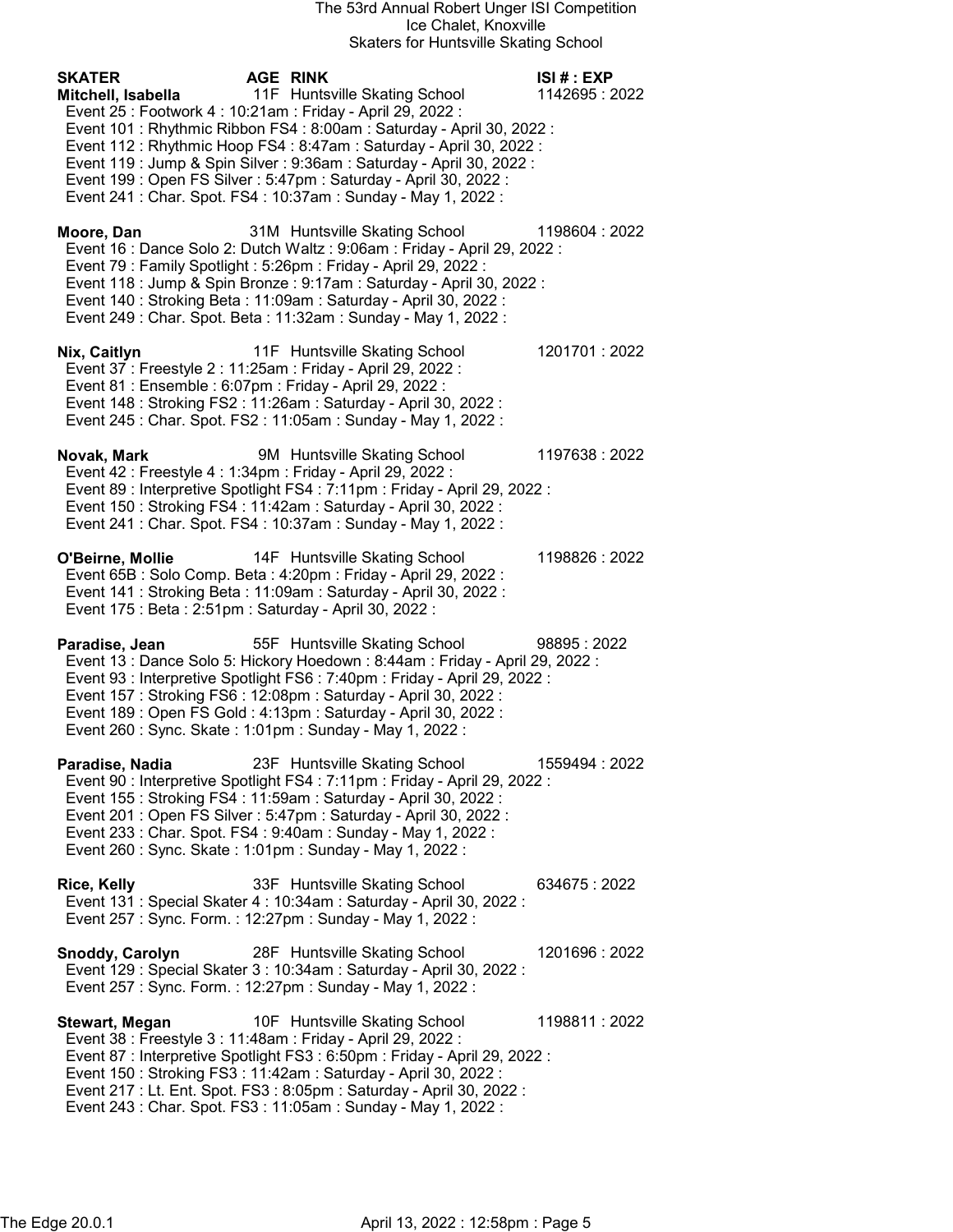## The 53rd Annual Robert Unger ISI Competition Ice Chalet, Knoxville Skaters for Huntsville Skating School

SKATER AGE RINK ISI # : EXP Sylvester, Helen 44F Huntsville Skating School 1198828 : 2022 Event 16 : Dance Solo 2: Dutch Waltz : 9:06am : Friday - April 29, 2022 : Event 71B : Solo Comp. FS2 : 4:41pm : Friday - April 29, 2022 : Event 107 : Rhythmic Ribbon FS2 : 8:24am : Saturday - April 30, 2022 : Event 118 : Jump & Spin Bronze : 9:17am : Saturday - April 30, 2022 : Event 149 : Stroking FS2 : 11:42am : Saturday - April 30, 2022 : Event 195 : Open FS Bronze : 4:38pm : Saturday - April 30, 2022 : Event 218 : Lt. Ent. Spot. FS2 : 8:05pm : Saturday - April 30, 2022 : Vincent, Sarah 19F Huntsville Skating School 1198829 : 2022 Event 94 : Interpretive Spotlight Platinum : 7:40pm : Friday - April 29, 2022 : Event 124 : Jump & Spin Platinum : 10:19am : Saturday - April 30, 2022 : Walter, Ericka **17F** Huntsville Skating School 1026543 : 2022 Event 61 : Artistic Platinum : 3:42pm : Friday - April 29, 2022 : Event 124 : Jump & Spin Platinum : 10:19am : Saturday - April 30, 2022 :

- Event 186 : Open FS Platinum : 3:44pm : Saturday April 30, 2022 : Event 190 : Open FS Platinum Short : 4:13pm : Saturday - April 30, 2022 : Event 257 : Sync. Form. : 12:27pm : Sunday - May 1, 2022 :
- Williams, Emma 14F Huntsville Skating School 1198830 : 2022 Event 206 : Drama Spot. FS4 : 6:58pm : Saturday - April 30, 2022 :
- Windham, Stephen 13F Huntsville Skating School 1201692 : 2022 NOT IN COMPETITION SCHEDULE
- **Zieman, Emily 100 415 Huntsville Skating School 1042354 : 2022** Event 257 : Sync. Form. : 12:27pm : Sunday - May 1, 2022 :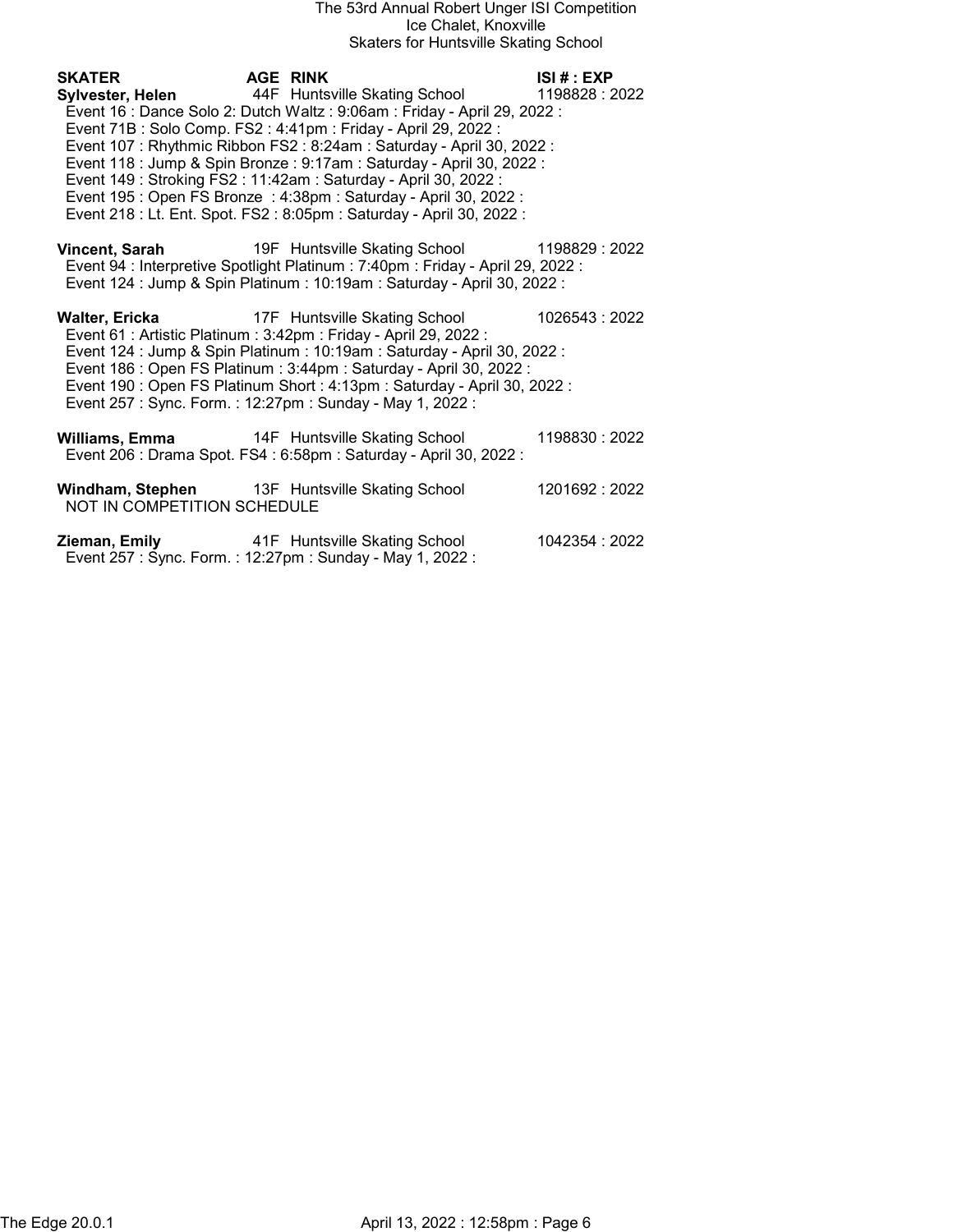SKATER AGE RINK ISI # : EXP Allen, Ryan 7F Ice Chalet Event 62A : Solo Comp. Pre Alpha : 4:20pm : Friday - April 29, 2022 : Event 132 : Stroking Pre Alpha : 10:51am : Saturday - April 30, 2022 : Event 168 : Pre Alpha : 2:05pm : Saturday - April 30, 2022 : Event 221 : Theater Production : 9:05pm : Saturday - April 30, 2022 : Apostoaei, Alisa 16F Ice Chalet 1132099 : 2022 Event 19 : Dance Solo 5: Willow Waltz : 9:23am : Friday - April 29, 2022 : Event 97 : Ex. Team Interpretive : 8:07pm : Friday - April 29, 2022 : Event 121 : Jump & Spin Silver : 9:36am : Saturday - April 30, 2022 : Event 219 : Lt. Ent. Spot. FS4 : 8:47pm : Saturday - April 30, 2022 : Event 261 : Sync. Skate : 1:11pm : Sunday - May 1, 2022 : Bates, Amanda 36F Ice Chalet 67585 : 2022 Event 78 : Solo Comp. FS8 : 5:13pm : Friday - April 29, 2022 : Event 80 : Theme Spot. FS8 : 5:56pm : Friday - April 29, 2022 : Event 94 : Interpretive Spotlight FS8 : 7:40pm : Friday - April 29, 2022 : Event 125 : Jump & Spin Platinum : 10:19am : Saturday - April 30, 2022 : Event 158 : Stroking FS8 : 12:08pm : Saturday - April 30, 2022 : Event 225 : Jump & Spin Team - High : 8:56am : Sunday - May 1, 2022 : Bauguess, Samantha 10F Ice Chalet 1106806 : 2022 Event 1 : Dance Solo 4: Fiesta Tango : 8:00am : Friday - April 29, 2022 : Event 3 : Dance Solo 4: Cha Cha : 8:00am : Friday - April 29, 2022 : Event 25 : Footwork 4 : 10:21am : Friday - April 29, 2022 : Event 54 : Artistic FS4 : 2:53pm : Friday - April 29, 2022 : Event 73B : Solo Comp. FS4 : 4:50pm : Friday - April 29, 2022 : Event 89 : Interpretive Spotlight FS4 : 7:11pm : Friday - April 29, 2022 : Event 100 : Ex. Team Interpretive : 8:33pm : Friday - April 29, 2022 : Event 119 : Jump & Spin Silver : 9:36am : Saturday - April 30, 2022 : Event 150 : Stroking FS4 : 11:42am : Saturday - April 30, 2022 : Event 196 : Freestyle 4 : 5:10pm : Saturday - April 30, 2022 : Event 221 : Theater Production : 9:05pm : Saturday - April 30, 2022 : Event 241 : Char. Spot. FS4 : 10:37am : Sunday - May 1, 2022 : Event 261 : Sync. Skate : 1:11pm : Sunday - May 1, 2022 : Bauguess, Whitley **8F** Ice Chalet **1144202** : 2022 Event 67B : Solo Comp. Delta : 4:32pm : Friday - April 29, 2022 : Event 115 : Jump & Spin Low : 9:02am : Saturday - April 30, 2022 : Event 143 : Stroking Delta : 11:09am : Saturday - April 30, 2022 : Event 179 : Delta : 3:08pm : Saturday - April 30, 2022 : Event 226 : Couples Spot. Char. Low : 9:10am : Sunday - May 1, 2022 : Event 258 : Sync. Advance Form. : 12:38pm : Sunday - May 1, 2022 : Bauguess, William 8M Ice Chalet 1147232 : 2022 Event 63A : Solo Comp. Alpha : 4:20pm : Friday - April 29, 2022 : Event 115 : Jump & Spin Low : 9:02am : Saturday - April 30, 2022 : Event 134 : Stroking Alpha : 10:51am : Saturday - April 30, 2022 : Event 171 : Alpha : 2:30pm : Saturday - April 30, 2022 : Event 221 : Theater Production : 9:05pm : Saturday - April 30, 2022 : Event 247 : Char. Spot. Alpha : 11:32am : Sunday - May 1, 2022 : Beeler, Isaiah 15M Ice Chalet 1169935 : 2019 Event 9 : Dance Mixed 2: Dutch Waltz : 8:25am : Friday - April 29, 2022 : Event 11 : Dance Solo 3: Canasta Tango : 8:44am : Friday - April 29, 2022 : Event 82 : Ensemble : 6:20pm : Friday - April 29, 2022 : Event 221 : Theater Production : 9:05pm : Saturday - April 30, 2022 : Event 263 : Small Production Team : 1:28pm : Sunday - May 1, 2022 :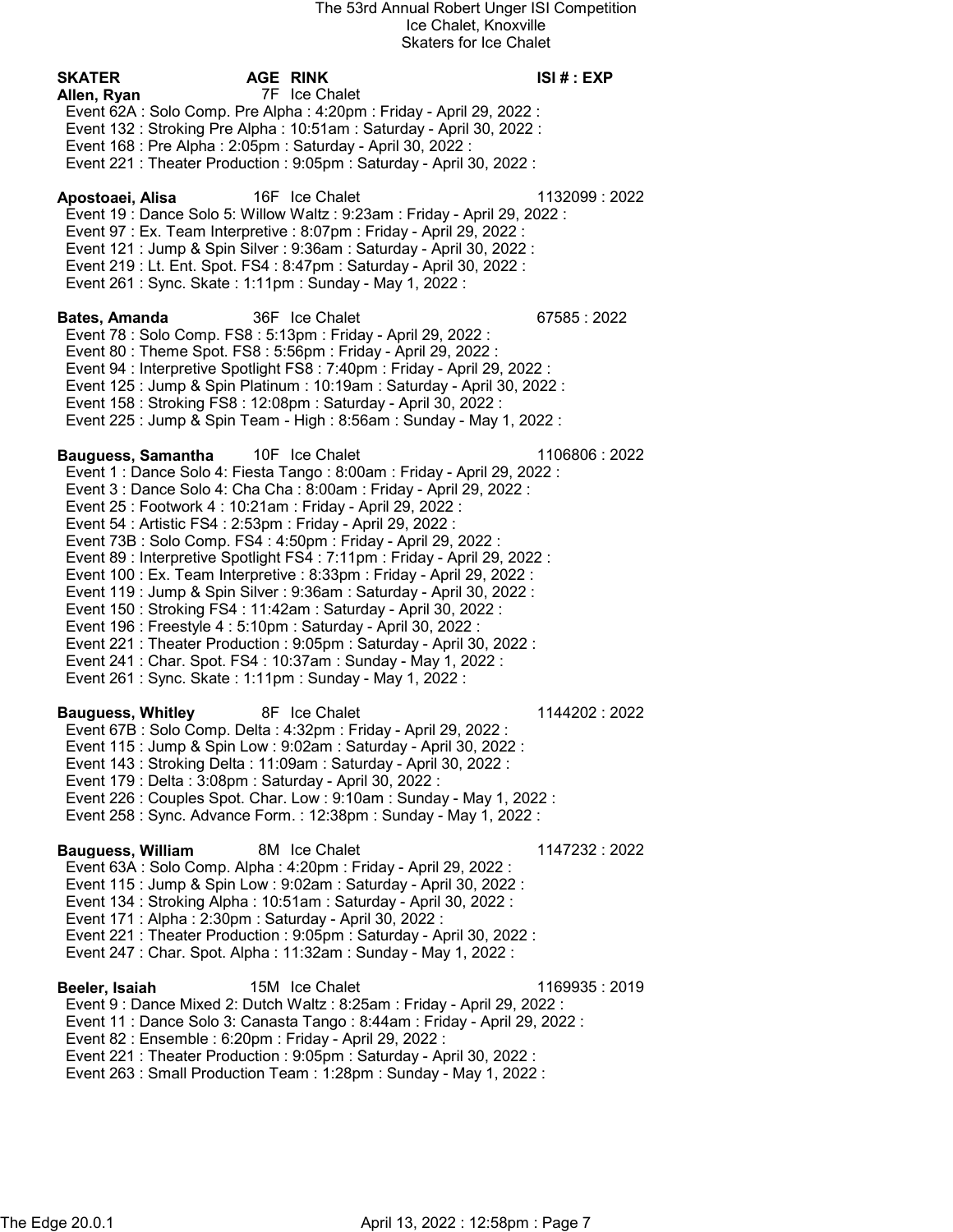| <b>SKATER</b>                                                                                                                                                                                         | <b>AGE RINK</b>                                                                                                                                                                                                                                                                                                    | ISI#: EXP      |
|-------------------------------------------------------------------------------------------------------------------------------------------------------------------------------------------------------|--------------------------------------------------------------------------------------------------------------------------------------------------------------------------------------------------------------------------------------------------------------------------------------------------------------------|----------------|
| Beeler, Terri                                                                                                                                                                                         | 53F Ice Chalet<br>Event 4 : Dance Mixed 3: Rhythm Blues : 8:25am : Friday - April 29, 2022 :                                                                                                                                                                                                                       | 1169191:2022   |
|                                                                                                                                                                                                       | Event 12 : Dance Mixed 3: Canasta Tango : 8:44am : Friday - April 29, 2022 :                                                                                                                                                                                                                                       |                |
| Event 34 : Freestyle 1 : 11:05am : Friday - April 29, 2022 :                                                                                                                                          |                                                                                                                                                                                                                                                                                                                    |                |
|                                                                                                                                                                                                       | Event 221 : Theater Production : 9:05pm : Saturday - April 30, 2022 :<br>Event 263 : Small Production Team : 1:28pm : Sunday - May 1, 2022 :                                                                                                                                                                       |                |
| Benson, Hannah                                                                                                                                                                                        | 16F Ice Chalet<br>Event 256 : Sync. Skate : 12:17pm : Sunday - May 1, 2022 :                                                                                                                                                                                                                                       | 1162595: 2022  |
|                                                                                                                                                                                                       |                                                                                                                                                                                                                                                                                                                    |                |
| Benton, Amy                                                                                                                                                                                           | 49F Ice Chalet<br>Event 221 : Theater Production : 9:05pm : Saturday - April 30, 2022 :<br>Event 263 : Small Production Team : 1:28pm : Sunday - May 1, 2022 :                                                                                                                                                     | 1196886: 2022  |
| <b>Blair, Faith</b>                                                                                                                                                                                   | 6F Ice Chalet<br>Event 132 : Stroking Pre Alpha : 10:51am : Saturday - April 30, 2022 :<br>Event 167 : Pre Alpha : 2:05pm : Saturday - April 30, 2022 :                                                                                                                                                            | 1197184: 2022  |
| <b>Blair, Ron</b><br>Event 166 : Tot 3 : 2:05pm : Saturday - April 30, 2022 :                                                                                                                         | 4M Ice Chalet                                                                                                                                                                                                                                                                                                      | 1197183: 2022  |
| <b>Buchko, Jessi</b>                                                                                                                                                                                  | 25F Ice Chalet<br>Event 94 : Interpretive Spotlight FS9 : 7:40pm : Friday - April 29, 2022 :<br>Event 125 : Jump & Spin Platinum : 10:19am : Saturday - April 30, 2022 :<br>Event 205 : Footwork 9 : 6:34pm : Saturday - April 30, 2022 :<br>Event 225 : Jump & Spin Team - High : 8:56am : Sunday - May 1, 2022 : | 745321 : 2022  |
| <b>Burleson, Amber</b><br>Event 81 : Ensemble : 6:07pm : Friday - April 29, 2022 :                                                                                                                    | 43F Ice Chalet                                                                                                                                                                                                                                                                                                     |                |
| Burleson, Ava<br>Event 40 : Freestyle 4 : 1:10pm : Friday - April 29, 2022 :<br>Event 81 : Ensemble : 6:07pm : Friday - April 29, 2022 :<br>Event 261 : Sync. Skate : 1:11pm : Sunday - May 1, 2022 : | 13F Ice Chalet<br>Event 100 : Ex. Team Interpretive : 8:33pm : Friday - April 29, 2022 :<br>Event 120 : Jump & Spin Silver : 9:36am : Saturday - April 30, 2022 :<br>Event 221 : Theater Production : 9:05pm : Saturday - April 30, 2022 :<br>Event 242 : Char. Spot. FS4 : 10:37am : Sunday - May 1, 2022 :       | 1106412:2022   |
| <b>Butler, Alison</b>                                                                                                                                                                                 | 11F Ice Chalet<br>Event 221 : Theater Production : 9:05pm : Saturday - April 30, 2022 :<br>Event 258 : Sync. Advance Form. : 12:38pm : Sunday - May 1, 2022 :                                                                                                                                                      | 1124881:2022   |
| Caffrey, Sophie                                                                                                                                                                                       | 12F Ice Chalet<br>Event 68B: Solo Comp. Delta: 4:32pm: Friday - April 29, 2022:<br>Event 144 : Stroking Delta : 11:09am : Saturday - April 30, 2022 :<br>Event 252 : Theme Spot. Delta : 11:32am : Sunday - May 1, 2022 :                                                                                          | 1197176:2022   |
| Chan, Sydney<br>Event 43 : Freestyle 4 : 1:34pm : Friday - April 29, 2022 :                                                                                                                           | 15F Ice Chalet<br>Event 154 : Stroking FS4 : 11:59am : Saturday - April 30, 2022 :<br>Event 197 : Open FS Silver : 5:10pm : Saturday - April 30, 2022 :                                                                                                                                                            | 1136866: 2022  |
| Chohan, Maya                                                                                                                                                                                          | 6F Ice Chalet<br>Event 99 : Ex. Team Interpretive : 8:33pm : Friday - April 29, 2022 :<br>Event 132 : Stroking Pre Alpha : 10:51am : Saturday - April 30, 2022 :<br>Event 235 : Lt. Ent. Spot. Pre Alpha : 10:00am : Sunday - May 1, 2022 :                                                                        | 1197174 : 2022 |
| Chohan, Shan                                                                                                                                                                                          | 12M Ice Chalet<br>Event 69A : Solo Comp. FS1 : 4:41pm : Friday - April 29, 2022 :<br>Event 100 : Ex. Team Interpretive : 8:33pm : Friday - April 29, 2022 :<br>Event 246 : Char. Spot. FS1 : 11:05am : Sunday - May 1, 2022 :<br>Event 258 : Sync. Advance Form. : 12:38pm : Sunday - May 1, 2022 :                | 1106807: 2022  |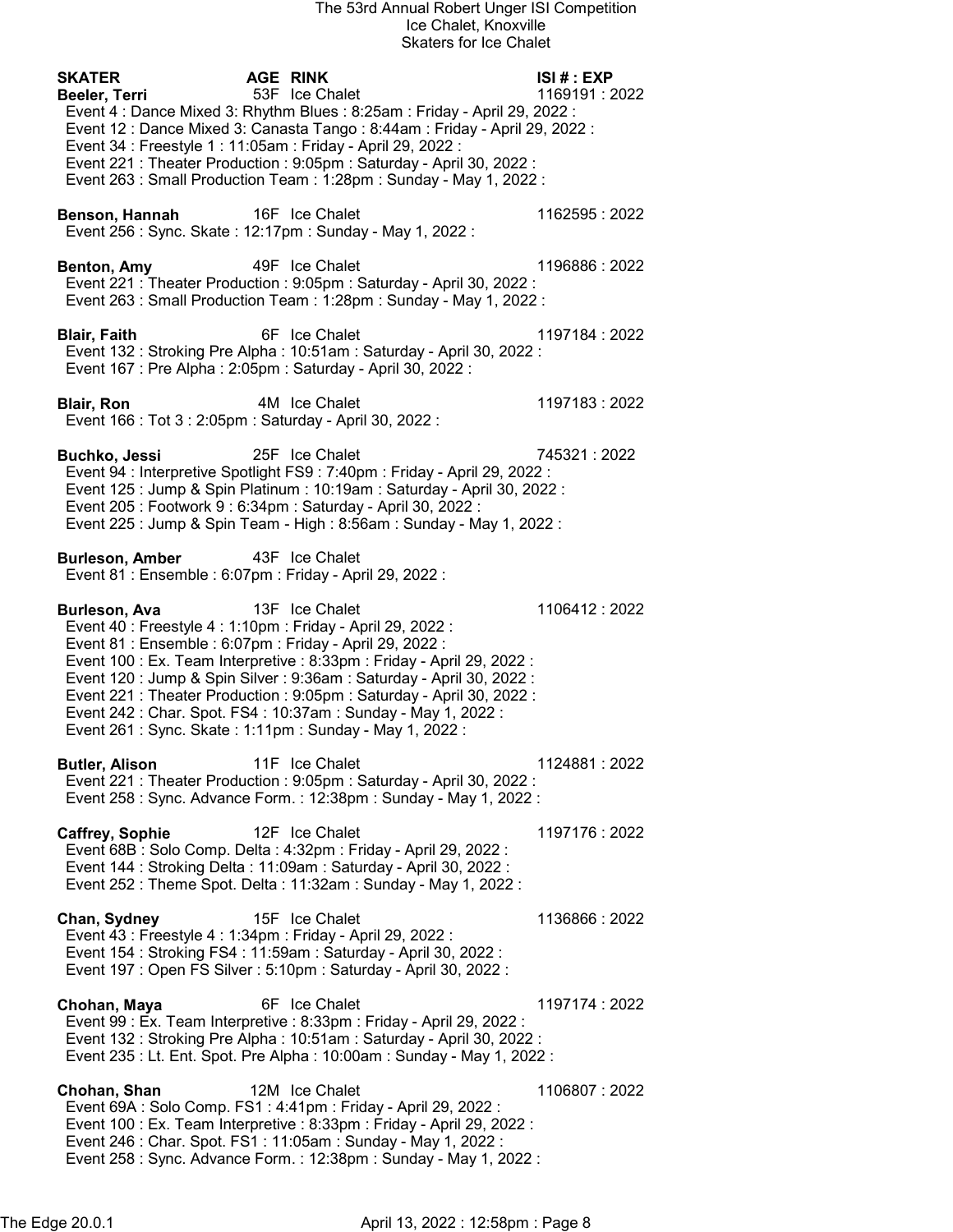| <b>SKATER</b><br>Christian, Savannah                                                                                                                                                                         | <b>AGE RINK</b><br>7F Ice Chalet<br>Event 133: Stroking Pre Alpha: 10:51am: Saturday - April 30, 2022:<br>Event 168 : Pre Alpha : 2:05pm : Saturday - April 30, 2022 :                                                                                                                                                                                                                                                                                                                                                                                                                                            | ISI# : EXP<br>1181657: 2022 |
|--------------------------------------------------------------------------------------------------------------------------------------------------------------------------------------------------------------|-------------------------------------------------------------------------------------------------------------------------------------------------------------------------------------------------------------------------------------------------------------------------------------------------------------------------------------------------------------------------------------------------------------------------------------------------------------------------------------------------------------------------------------------------------------------------------------------------------------------|-----------------------------|
| <b>Clarke, Channing</b><br>Event 30 : Footwork 6 : 10:49am : Friday - April 29, 2022 :<br>Event 82 : Ensemble : 6:20pm : Friday - April 29, 2022 :                                                           | 16M Ice Chalet<br>Event 95 : Interpretive Spotlight FS6 : 7:40pm : Friday - April 29, 2022 :                                                                                                                                                                                                                                                                                                                                                                                                                                                                                                                      | 1014030:2022                |
| <b>Cornwell, Sara</b>                                                                                                                                                                                        | 62F Ice Chalet<br>Event 263 : Small Production Team : 1:28pm : Sunday - May 1, 2022 :                                                                                                                                                                                                                                                                                                                                                                                                                                                                                                                             | 442108:2022                 |
| Dalili, Leah<br>Event 40 : Freestyle 4 : 1:10pm : Friday - April 29, 2022 :<br>Event 261 : Sync. Skate : 1:11pm : Sunday - May 1, 2022 :                                                                     | 13F Ice Chalet<br>Event 74A : Solo Comp. FS4 : 5:02pm : Friday - April 29, 2022 :<br>Event 97 : Ex. Team Interpretive : 8:07pm : Friday - April 29, 2022 :<br>Event 121 : Jump & Spin Silver : 9:36am : Saturday - April 30, 2022 :<br>Event 153 : Stroking FS4 : 11:59am : Saturday - April 30, 2022 :                                                                                                                                                                                                                                                                                                           | 1194728:2022                |
| Darby, Madeleine<br>Event 261 : Sync. Skate : 1:11pm : Sunday - May 1, 2022 :                                                                                                                                | 11F Ice Chalet<br>Event 1 : Dance Solo 4: Fiesta Tango : 8:00am : Friday - April 29, 2022 :<br>Event 3 : Dance Solo 4: Cha Cha : 8:00am : Friday - April 29, 2022 :<br>Event 73B: Solo Comp. FS4: 4:50pm: Friday - April 29, 2022:<br>Event 100 : Ex. Team Interpretive : 8:33pm : Friday - April 29, 2022 :<br>Event 196 : Freestyle 4 : 5:10pm : Saturday - April 30, 2022 :                                                                                                                                                                                                                                    | 1156730: 2022               |
| Davis, Amy<br>Event 173 : Alpha : 2:30pm : Saturday - April 30, 2022 :                                                                                                                                       | 16F Ice Chalet<br>Event 64A : Solo Comp. Alpha : 4:20pm : Friday - April 29, 2022 :<br>Event 138 : Stroking Alpha : 11:09am : Saturday - April 30, 2022 :                                                                                                                                                                                                                                                                                                                                                                                                                                                         | 1208521:2022                |
| Davis, Shannon<br>Event 31 : Footwork 6 : 10:49am : Friday - April 29, 2022 :<br>Event 46 : Freestyle 6 : 2:12pm : Friday - April 29, 2022 :<br>Event 60 : Artistic FS6 : 3:42pm : Friday - April 29, 2022 : | 20F Ice Chalet<br>Event 76 : Solo Comp. FS6 : 5:13pm : Friday - April 29, 2022 :<br>Event 123 : Jump & Spin Gold : 10:19am : Saturday - April 30, 2022 :<br>Event 188 : Open FS Gold : 4:13pm : Saturday - April 30, 2022 :<br>Event 208 : Drama Spot. FS6 : 6:58pm : Saturday - April 30, 2022 :<br>Event 215 : Couples Spot. Drama Gold : 7:48pm : Saturday - April 30, 2022 :                                                                                                                                                                                                                                  | 1033165:2022                |
| Dudley, Bonnie<br>Event 61 : Artistic Gold : 3:42pm : Friday - April 29, 2022 :                                                                                                                              | 18F Ice Chalet<br>Event 17 : Dance Mixed 10: Westminster Waltz : 9:23am : Friday - April 29, 2022 :<br>Event 85 : Drama Spot. Gold : 6:33pm : Friday - April 29, 2022 :<br>Event 97 : Ex. Team Interpretive : 8:07pm : Friday - April 29, 2022 :<br>Event 123 : Jump & Spin Gold : 10:19am : Saturday - April 30, 2022 :<br>Event 205 : Footwork Platinum : 6:34pm : Saturday - April 30, 2022 :<br>Event 225 : Jump & Spin Team - High : 8:56am : Sunday - May 1, 2022 :<br>Event 230 : Couples Spot. Char. Gold : 9:26am : Sunday - May 1, 2022 :<br>Event 256 : Sync. Skate : 12:17pm : Sunday - May 1, 2022 : | 1149622: 2022               |
| Dye, April                                                                                                                                                                                                   | 37F Ice Chalet<br>Event 263 : Small Production Team : 1:28pm : Sunday - May 1, 2022 :                                                                                                                                                                                                                                                                                                                                                                                                                                                                                                                             | 1164290 : 2022              |
| Early, Kate                                                                                                                                                                                                  | 16F Ice Chalet<br>Event 97 : Ex. Team Interpretive : 8:07pm : Friday - April 29, 2022 :<br>Event 219 : Lt. Ent. Spot. FS4 : 8:47pm : Saturday - April 30, 2022 :<br>Event 256 : Sync. Skate : 12:17pm : Sunday - May 1, 2022 :                                                                                                                                                                                                                                                                                                                                                                                    | 1087182: 2022               |
| Eaton, Parker                                                                                                                                                                                                | 11F Ice Chalet<br>Event 258 : Sync. Advance Form. : 12:38pm : Sunday - May 1, 2022 :                                                                                                                                                                                                                                                                                                                                                                                                                                                                                                                              | 1197163: 2022               |

The Edge 20.0.1 **April 13, 2022 : 12:58pm : Page 9**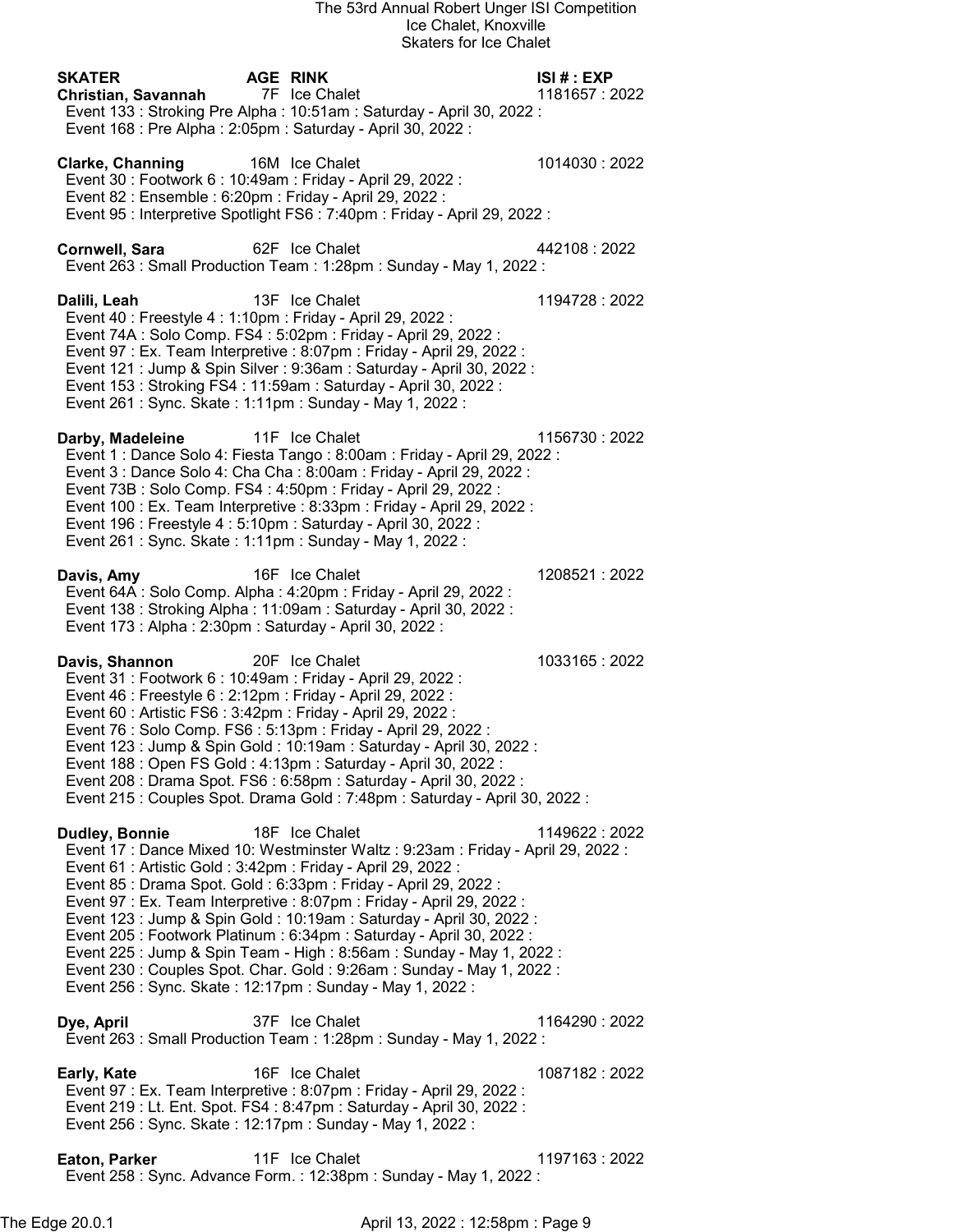| <b>SKATER</b><br><b>Emmert, Pepper</b> | <b>AGE RINK</b><br>10F Ice Chalet<br>Event 15 : Dance Solo 2: Dutch Waltz : 9:06am : Friday - April 29, 2022 :<br>Event 86 : Interpretive Spotlight FS1 : 6:50pm : Friday - April 29, 2022 :<br>Event 100 : Ex. Team Interpretive : 8:33pm : Friday - April 29, 2022 :                                                                                                                                                                                                                                                                                                                                                                                                                                                                                                                                                  | ISI#: EXP<br>1143071:2022 |
|----------------------------------------|-------------------------------------------------------------------------------------------------------------------------------------------------------------------------------------------------------------------------------------------------------------------------------------------------------------------------------------------------------------------------------------------------------------------------------------------------------------------------------------------------------------------------------------------------------------------------------------------------------------------------------------------------------------------------------------------------------------------------------------------------------------------------------------------------------------------------|---------------------------|
|                                        | Event 116 : Jump & Spin Bronze : 9:17am : Saturday - April 30, 2022 :<br>Event 146 : Stroking FS1 : 11:26am : Saturday - April 30, 2022 :<br>Event 216 : Lt. Ent. Spot. FS1 : 8:05pm : Saturday - April 30, 2022 :<br>Event 221 : Theater Production : 9:05pm : Saturday - April 30, 2022 :<br>Event 258 : Sync. Advance Form. : 12:38pm : Sunday - May 1, 2022 :                                                                                                                                                                                                                                                                                                                                                                                                                                                       |                           |
| <b>Emmert, Riley</b>                   | 6F Ice Chalet<br>Event 234 : Lt. Ent. Spot. Tot 3 : 10:00am : Sunday - May 1, 2022 :                                                                                                                                                                                                                                                                                                                                                                                                                                                                                                                                                                                                                                                                                                                                    | 1208493: 2022             |
| Farone, Carly                          | 16F Ice Chalet<br>Event 33 : Freestyle 1 : 11:05am : Friday - April 29, 2022 :<br>Event 69B : Solo Comp. FS1 : 4:41pm : Friday - April 29, 2022 :<br>Event 98 : Ex. Team Interpretive : 8:07pm : Friday - April 29, 2022 :<br>Event 117 : Jump & Spin Bronze : 9:17am : Saturday - April 30, 2022 :<br>Event 147: Stroking FS1: 11:26am: Saturday - April 30, 2022:<br>Event 224 : Jump & Spin Team - Medium : 8:56am : Sunday - May 1, 2022 :                                                                                                                                                                                                                                                                                                                                                                          | 1209948: 2022             |
| <b>Foster, Ellie</b>                   | 16F Ice Chalet<br>Event 224 : Jump & Spin Team - Medium : 8:56am : Sunday - May 1, 2022 :                                                                                                                                                                                                                                                                                                                                                                                                                                                                                                                                                                                                                                                                                                                               | 1149691:2022              |
| Giovengo, Andrew                       | 26M Ice Chalet<br>Event 4 : Dance Mixed 3: Rhythm Blues : 8:25am : Friday - April 29, 2022 :<br>Event 12 : Dance Mixed 3: Canasta Tango : 8:44am : Friday - April 29, 2022 :<br>Event 28 : Footwork 4 : 10:37am : Friday - April 29, 2022 :<br>Event 56 : Artistic FS4 : 3:21pm : Friday - April 29, 2022 :<br>Event 75A : Solo Comp. FS4 : 5:02pm : Friday - April 29, 2022 :<br>Event 82 : Ensemble : 6:20pm : Friday - April 29, 2022 :<br>Event 98 : Ex. Team Interpretive : 8:07pm : Friday - April 29, 2022 :<br>Event 121 : Jump & Spin Silver : 9:36am : Saturday - April 30, 2022 :<br>Event 183 : Ex. Pairs 1 : 3:28pm : Saturday - April 30, 2022 :<br>Event 203 : Open FS Silver : 6:34pm : Saturday - April 30, 2022 :<br>Event 213 : Couples Spot. Lt. Ent. Silver : 7:35pm : Saturday - April 30, 2022 : | 1170635:2022              |
| Graham, Grace                          | 15F Ice Chalet<br>Event 58 : Artistic FS5 : 3:21pm : Friday - April 29, 2022 :<br>Event 121 : Jump & Spin Silver : 9:36am : Saturday - April 30, 2022 :<br>Event 183 : Ex. Pairs 1 : 3:28pm : Saturday - April 30, 2022 :<br>Event 197 : Open FS Silver : 5:10pm : Saturday - April 30, 2022 :<br>Event 256 : Sync. Skate : 12:17pm : Sunday - May 1, 2022 :                                                                                                                                                                                                                                                                                                                                                                                                                                                            | 1041878:2022              |
| Hamby, Josie                           | 18F Ice Chalet<br>Event 55 : Artistic FS4 : 2:53pm : Friday - April 29, 2022 :<br>Event 256 : Sync. Skate : 12:17pm : Sunday - May 1, 2022 :                                                                                                                                                                                                                                                                                                                                                                                                                                                                                                                                                                                                                                                                            | 1041879:2022              |
| Hawkey, Corinne                        | 15F Ice Chalet<br>Event 39 : Freestyle 3 : 11:48am : Friday - April 29, 2022 :<br>Event 72B: Solo Comp. FS3: 4:50pm: Friday - April 29, 2022:<br>Event 152: Stroking FS3: 11:42am: Saturday - April 30, 2022:                                                                                                                                                                                                                                                                                                                                                                                                                                                                                                                                                                                                           | 1077659: 2022             |
| Hawkey, Evelyn                         | 16F Ice Chalet<br>Event 43 : Freestyle 4 : 1:34pm : Friday - April 29, 2022 :<br>Event 74B: Solo Comp. FS4: 5:02pm: Friday - April 29, 2022:<br>Event 91 : Interpretive Spotlight FS4 : 7:11pm : Friday - April 29, 2022 :<br>Event 221 : Theater Production : 9:05pm : Saturday - April 30, 2022 :<br>Event 261 : Sync. Skate : 1:11pm : Sunday - May 1, 2022 :                                                                                                                                                                                                                                                                                                                                                                                                                                                        | 1077657: 2022             |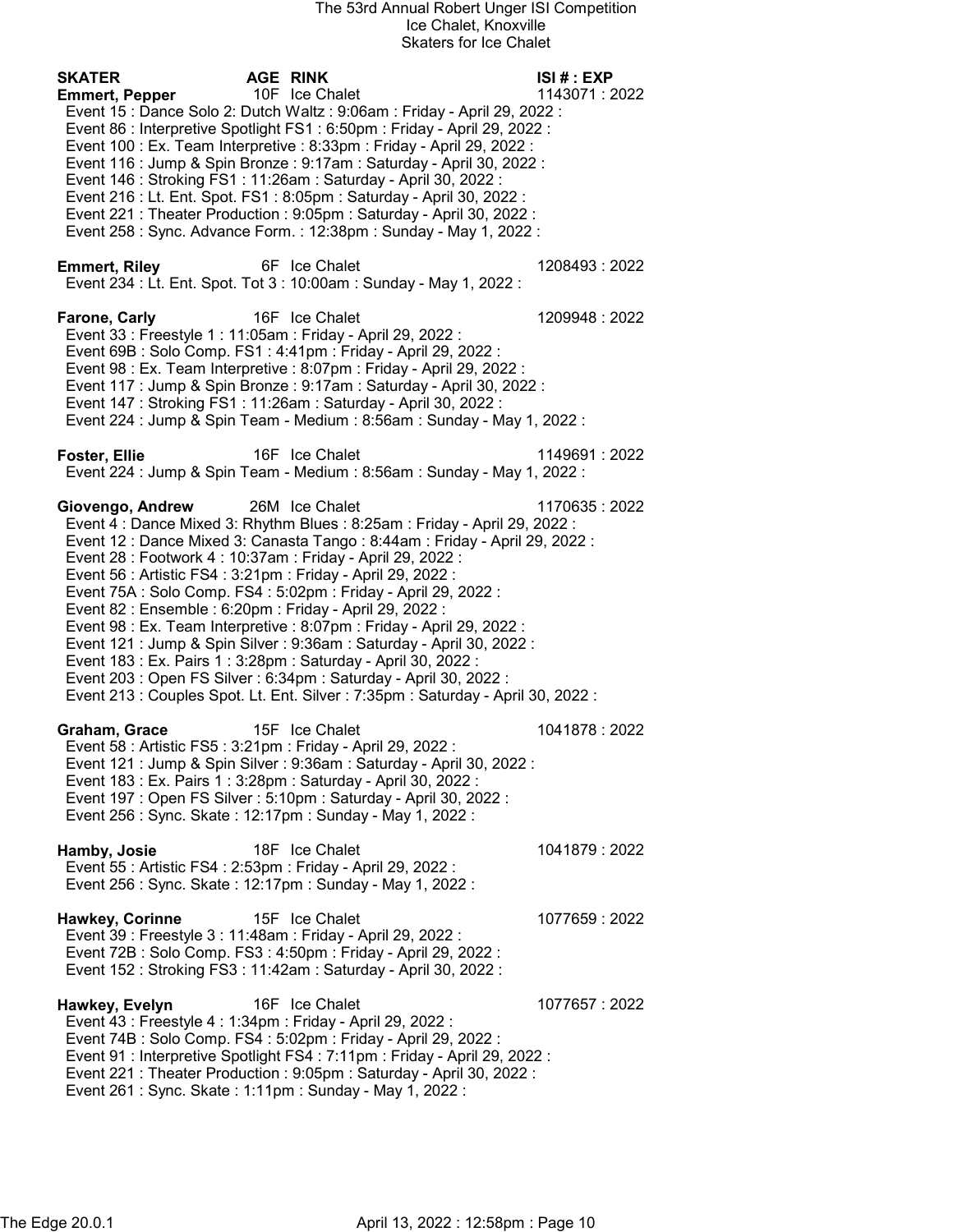| SKATER<br>Heatherly, Evelyn | AGE RINK<br>6F Ice Chalet<br>Event 62B: Solo Comp. Alpha: 4:20pm: Friday - April 29, 2022:<br>Event 114 : Jump & Spin Low : 9:02am : Saturday - April 30, 2022 :<br>Event 133: Stroking Alpha: 10:51am: Saturday - April 30, 2022:<br>Event 170 : Alpha : 2:05pm : Saturday - April 30, 2022 :<br>Event 221 : Theater Production : 9:05pm : Saturday - April 30, 2022 :                                                                                                                                                                                                                                                                                                                                                                                                                                                                                                                                              | ISI# : EXP    |
|-----------------------------|----------------------------------------------------------------------------------------------------------------------------------------------------------------------------------------------------------------------------------------------------------------------------------------------------------------------------------------------------------------------------------------------------------------------------------------------------------------------------------------------------------------------------------------------------------------------------------------------------------------------------------------------------------------------------------------------------------------------------------------------------------------------------------------------------------------------------------------------------------------------------------------------------------------------|---------------|
| lmai, Sora                  | 14F Ice Chalet<br>Event 30 : Footwork 6 : 10:49am : Friday - April 29, 2022 :<br>Event 59 : Artistic FS6 : 3:21pm : Friday - April 29, 2022 :<br>Event 104 : Rhythmic Ribbon FS6 : 8:00am : Saturday - April 30, 2022 :<br>Event 208 : Drama Spot. FS6 : 6:58pm : Saturday - April 30, 2022 :                                                                                                                                                                                                                                                                                                                                                                                                                                                                                                                                                                                                                        | 1148250:2022  |
| Jacklet, Jeshua             | 20M Ice Chalet<br>Event 41 : Open Pairs Gold : 1:10pm : Friday - April 29, 2022 :<br>Event 79 : Family Spotlight : 5:26pm : Friday - April 29, 2022 :<br>Event 93 : Interpretive Spotlight FS7 : 7:40pm : Friday - April 29, 2022 :<br>Event 105 : Rhythmic Ribbon FS7 : 8:00am : Saturday - April 30, 2022 :<br>Event 123 : Jump & Spin Gold : 10:19am : Saturday - April 30, 2022 :<br>Event 160 : Artistic FS7 : 12:14pm : Saturday - April 30, 2022 :<br>Event 215 : Couples Spot. Drama Gold : 7:48pm : Saturday - April 30, 2022 :<br>Event 221 : Theater Production : 9:05pm : Saturday - April 30, 2022 :<br>Event 256 : Sync. Skate : 12:17pm : Sunday - May 1, 2022 :                                                                                                                                                                                                                                      | 761044 : 2022 |
| Jacklet, Lillyanna          | 14F Ice Chalet<br>Event 14 : Dance Solo 5: Hickory Hoedown : 8:44am : Friday - April 29, 2022 :<br>Event 19 : Dance Solo 5: Willow Waltz : 9:23am : Friday - April 29, 2022 :<br>Event 51 : Artistic FS3 : 2:28pm : Friday - April 29, 2022 :<br>Event 79 : Family Spotlight : 5:26pm : Friday - April 29, 2022 :<br>Event 83 : Drama Spot. FS3 : 6:33pm : Friday - April 29, 2022 :<br>Event 92 : Interpretive Spotlight FS3 : 7:30pm : Friday - April 29, 2022 :<br>Event 106 : Rhythmic Ribbon FS3 : 8:24am : Saturday - April 30, 2022 :<br>Event 121 : Jump & Spin Silver : 9:36am : Saturday - April 30, 2022 :<br>Event 194 : Open FS Bronze : 4:38pm : Saturday - April 30, 2022 :<br>Event 212 : Couples Spot. Lt. Ent. Silver : 7:35pm : Saturday - April 30, 2022 :<br>Event 221 : Theater Production : 9:05pm : Saturday - April 30, 2022 :<br>Event 261 : Sync. Skate : 1:11pm : Sunday - May 1, 2022 : | 1051176: 2022 |
| Jarrett, Colton             | 8M Ice Chalet<br>Event 68A : Solo Comp. Delta : 4:32pm : Friday - April 29, 2022 :<br>Event 79 : Family Spotlight : 5:26pm : Friday - April 29, 2022 :<br>Event 115 : Jump & Spin Low : 9:02am : Saturday - April 30, 2022 :<br>Event 143 : Stroking Delta : 11:09am : Saturday - April 30, 2022 :<br>Event 221 : Theater Production : 9:05pm : Saturday - April 30, 2022 :<br>Event 231 : Couples Spot. Char. Silver : 9:40am : Sunday - May 1, 2022 :<br>Event 251 : Char. Spot. Delta : 11:32am : Sunday - May 1, 2022 :<br>Event 258 : Sync. Advance Form. : 12:38pm : Sunday - May 1, 2022 :                                                                                                                                                                                                                                                                                                                    | 1136889: 2022 |
| Jarrett, Josie              | 14F Ice Chalet<br>Event 2 : Dance Solo 4: Swing Dance : 8:00am : Friday - April 29, 2022 :<br>Event 79 : Family Spotlight : 5:26pm : Friday - April 29, 2022 :<br>Event 109 : Rhythmic Ribbon FS4 : 8:24am : Saturday - April 30, 2022 :<br>Event 121 : Jump & Spin Silver : 9:36am : Saturday - April 30, 2022 :<br>Event 154 : Stroking FS4 : 11:59am : Saturday - April 30, 2022 :<br>Event 212 : Couples Spot. Lt. Ent. Silver : 7:35pm : Saturday - April 30, 2022 :<br>Event 221 : Theater Production : 9:05pm : Saturday - April 30, 2022 :<br>Event 222 : Figures 1 : 8:45am : Sunday - May 1, 2022 :<br>Event 242 : Char. Spot. FS4 : 10:37am : Sunday - May 1, 2022 :<br>Event 261 : Sync. Skate : 1:11pm : Sunday - May 1, 2022 :                                                                                                                                                                         | 1066876: 2022 |
| Jennings, Kylea             | 11F Ice Chalet                                                                                                                                                                                                                                                                                                                                                                                                                                                                                                                                                                                                                                                                                                                                                                                                                                                                                                       | 1202178:2022  |

Event 221 : Theater Production : 9:05pm : Saturday - April 30, 2022 :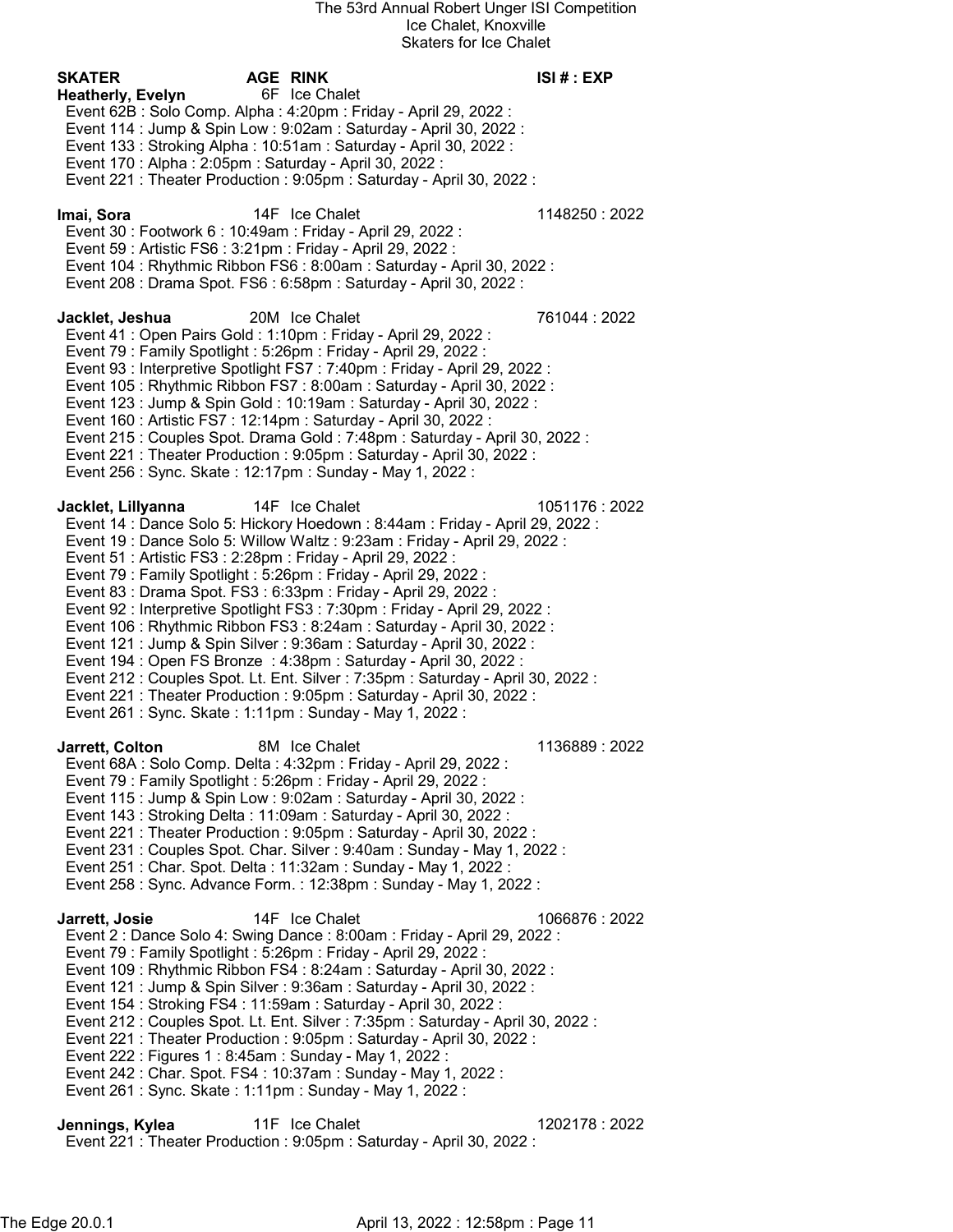| <b>SKATER</b>                                                                                                                                                                                                            | <b>AGE RINK</b>                                                                                                                                                                                                                                                                                                                                                                                                                                                                                                                                                                                                                     | ISI # : EXP    |
|--------------------------------------------------------------------------------------------------------------------------------------------------------------------------------------------------------------------------|-------------------------------------------------------------------------------------------------------------------------------------------------------------------------------------------------------------------------------------------------------------------------------------------------------------------------------------------------------------------------------------------------------------------------------------------------------------------------------------------------------------------------------------------------------------------------------------------------------------------------------------|----------------|
| Jones, Zoey                                                                                                                                                                                                              | 13F Ice Chalet<br>Event 137: Stroking Pre Alpha: 10:51am: Saturday - April 30, 2022:<br>Event 169 : Pre Alpha : 2:05pm : Saturday - April 30, 2022 :                                                                                                                                                                                                                                                                                                                                                                                                                                                                                | 1203473:2022   |
| Killeffer, Allie<br>Event 175 : Beta : 2:51pm : Saturday - April 30, 2022 :                                                                                                                                              | 11F Ice Chalet<br>Event 65A : Solo Comp. Beta : 4:20pm : Friday - April 29, 2022 :<br>Event 99 : Ex. Team Interpretive : 8:33pm : Friday - April 29, 2022 :<br>Event 253 : Theme Spot. Beta : 11:32am : Sunday - May 1, 2022 :                                                                                                                                                                                                                                                                                                                                                                                                      | 1197150: 2022  |
| King, Grace<br>Event 34 : Freestyle 1 : 11:05am : Friday - April 29, 2022 :<br>Event 48 : Artistic FS1 : 2:28pm : Friday - April 29, 2022 :                                                                              | 24F Ice Chalet<br>Event 9 : Dance Mixed 2: Dutch Waltz : 8:25am : Friday - April 29, 2022 :<br>Event 16 : Dance Solo 2: Dutch Waltz : 9:06am : Friday - April 29, 2022 :<br>Event 88 : Interpretive Spotlight FS1 : 6:50pm : Friday - April 29, 2022 :<br>Event 98 : Ex. Team Interpretive : 8:07pm : Friday - April 29, 2022 :<br>Event 147: Stroking FS1: 11:26am: Saturday - April 30, 2022:<br>Event 193 : Open FS Bronze : 4:38pm : Saturday - April 30, 2022 :<br>Event 213 : Couples Spot. Lt. Ent. Silver : 7:35pm : Saturday - April 30, 2022 :<br>Event 224 : Jump & Spin Team - Medium : 8:56am : Sunday - May 1, 2022 : | 1202166: 2022  |
| Knox, Tony<br>Event 28 : Footwork 4 : 10:37am : Friday - April 29, 2022 :<br>Event 57 : Artistic FS4 : 3:21pm : Friday - April 29, 2022 :<br>Event 82 : Ensemble : 6:20pm : Friday - April 29, 2022 :                    | 64M Ice Chalet<br>Event 90 : Interpretive Spotlight FS4 : 7:11pm : Friday - April 29, 2022 :<br>Event 220 : Lt. Ent. Spot. FS4 : 8:47pm : Saturday - April 30, 2022 :<br>Event 231 : Couples Spot. Char. Silver : 9:40am : Sunday - May 1, 2022 :<br>Event 263 : Small Production Team : 1:28pm : Sunday - May 1, 2022 :                                                                                                                                                                                                                                                                                                            | 452693:2022    |
| Kohnstamm, George<br>Event 82 : Ensemble : 6:20pm : Friday - April 29, 2022 :<br>Event 177 : Gamma : 2:51pm : Saturday - April 30, 2022 :                                                                                | 14M Ice Chalet<br>Event 66A : Solo Comp. Gamma : 4:32pm : Friday - April 29, 2022 :<br>Event 98 : Ex. Team Interpretive : 8:07pm : Friday - April 29, 2022 :<br>Event 117 : Jump & Spin Bronze : 9:17am : Saturday - April 30, 2022 :<br>Event 141 : Stroking Gamma : 11:09am : Saturday - April 30, 2022 :<br>Event 250 : Char. Spot. Gamma : 11:32am : Sunday - May 1, 2022 :                                                                                                                                                                                                                                                     | 1202180: 2022  |
| <b>Massey, Tommy</b><br>Event 82 : Ensemble : 6:20pm : Friday - April 29, 2022 :                                                                                                                                         | 62F Ice Chalet<br>Event 263 : Small Production Team : 1:28pm : Sunday - May 1, 2022 :                                                                                                                                                                                                                                                                                                                                                                                                                                                                                                                                               | 1181658: 2022  |
| Matheny, Ethan                                                                                                                                                                                                           | 6M Ice Chalet<br>Event 221 : Theater Production : 9:05pm : Saturday - April 30, 2022 :                                                                                                                                                                                                                                                                                                                                                                                                                                                                                                                                              |                |
| Maxwell, Elienna<br>Event 174 : Beta : 2:30pm : Saturday - April 30, 2022 :                                                                                                                                              | 9F Ice Chalet<br>Event 139: Stroking Beta: 11:09am: Saturday - April 30, 2022:                                                                                                                                                                                                                                                                                                                                                                                                                                                                                                                                                      | 1146486 : 2022 |
| <b>McAllister, Rachil</b><br>Event 27 : Footwork 3 : 10:37am : Friday - April 29, 2022 :<br>Event 39 : Freestyle 3 : 11:48am : Friday - April 29, 2022 :<br>Event 52 : Artistic FS3 : 2:53pm : Friday - April 29, 2022 : | 19F Ice Chalet<br>Event 5 : Dance Solo 3: Rhythm Blues : 8:25am : Friday - April 29, 2022 :<br>Event 11 : Dance Solo 3: Canasta Tango : 8:44am : Friday - April 29, 2022 :<br>Event 73A : Solo Comp. FS3 : 4:50pm : Friday - April 29, 2022 :<br>Event 117 : Jump & Spin Bronze : 9:17am : Saturday - April 30, 2022 :<br>Event 149 : Stroking FS3 : 11:42am : Saturday - April 30, 2022 :<br>Event 224 : Jump & Spin Team - Medium : 8:56am : Sunday - May 1, 2022 :<br>Event 232 : Couples Spot. Char. Bronze : 9:40am : Sunday - May 1, 2022 :<br>Event 263 : Small Production Team : 1:28pm : Sunday - May 1, 2022 :            | 1146487: 2022  |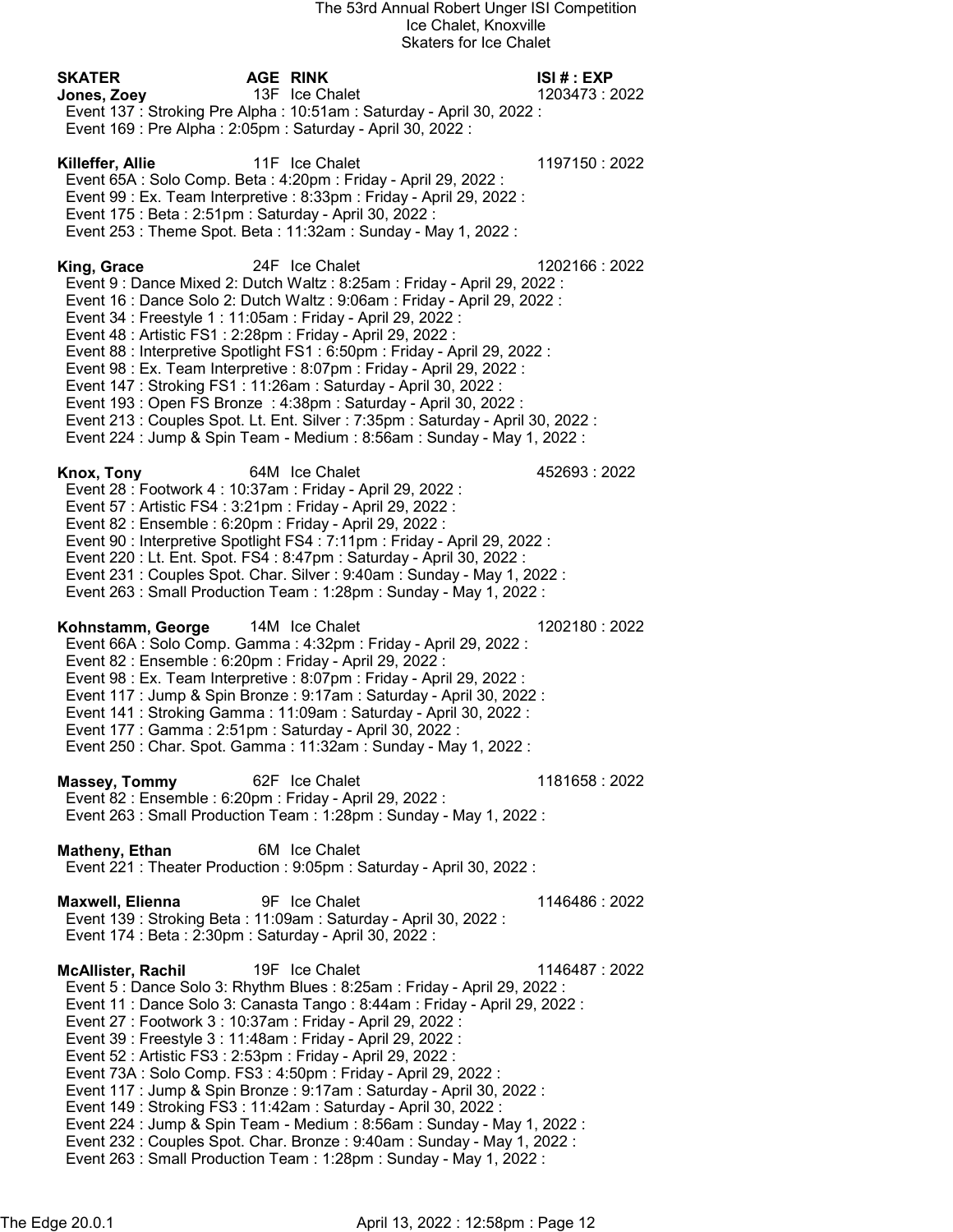| <b>SKATER</b><br>McMahan, Eden<br>Event 8 : Solo Dance 1 : 8:25am : Friday - April 29, 2022 :<br>Event 179 : Delta : 3:08pm : Saturday - April 30, 2022 : | <b>AGE RINK</b><br>8F Ice Chalet<br>Event 67B : Solo Comp. Delta : 4:32pm : Friday - April 29, 2022 :<br>Event 115 : Jump & Spin Low : 9:02am : Saturday - April 30, 2022 :<br>Event 143 : Stroking Delta : 11:09am : Saturday - April 30, 2022 :<br>Event 258 : Sync. Advance Form. : 12:38pm : Sunday - May 1, 2022 :                                                                                                                                                                                                            | ISI# : EXP<br>1157249 : 2022 |
|-----------------------------------------------------------------------------------------------------------------------------------------------------------|------------------------------------------------------------------------------------------------------------------------------------------------------------------------------------------------------------------------------------------------------------------------------------------------------------------------------------------------------------------------------------------------------------------------------------------------------------------------------------------------------------------------------------|------------------------------|
| <b>McMahan, Reese</b><br>Event 36 : Freestyle 2 : 11:25am : Friday - April 29, 2022 :<br>Event 49 : Artistic FS2 : 2:28pm : Friday - April 29, 2022 :     | 10F Ice Chalet<br>Event 6 : Dance Solo 3: Rhythm Blues : 8:25am : Friday - April 29, 2022 :<br>Event 10 : Dance Solo 3: Canasta Tango : 8:44am : Friday - April 29, 2022 :<br>Event 70B: Solo Comp. FS2: 4:41pm: Friday - April 29, 2022:<br>Event 100 : Ex. Team Interpretive : 8:33pm : Friday - April 29, 2022 :<br>Event 148 : Stroking FS2 : 11:26am : Saturday - April 30, 2022 :<br>Event 258 : Sync. Advance Form. : 12:38pm : Sunday - May 1, 2022 :                                                                      | 1156833: 2022                |
| Miller, Isabela<br>Event 30 : Footwork 7 : 10:49am : Friday - April 29, 2022 :<br>Event 59 : Artistic FS6 : 3:21pm : Friday - April 29, 2022 :            | 16F Ice Chalet<br>Event 20 : Dance Solo 7: Rocker Foxtrot : 9:23am : Friday - April 29, 2022 :<br>Event 41 : Open Pairs Gold : 1:10pm : Friday - April 29, 2022 :<br>Event 76 : Solo Comp. FS6 : 5:13pm : Friday - April 29, 2022 :<br>Event 98 : Ex. Team Interpretive : 8:07pm : Friday - April 29, 2022 :<br>Event 198 : Open FS Gold : 5:10pm : Saturday - April 30, 2022 :<br>Event 214 : Lt. Ent. Spot. FS6 : 7:48pm : Saturday - April 30, 2022 :<br>Event 221 : Theater Production : 9:05pm : Saturday - April 30, 2022 :  | 1150818:2022                 |
| Miller, Lauren<br>Event 256 : Sync. Skate : 12:17pm : Sunday - May 1, 2022 :                                                                              | 17F Ice Chalet                                                                                                                                                                                                                                                                                                                                                                                                                                                                                                                     | 1169193:2022                 |
| Mitchell, Lily<br>Event 38 : Freestyle 3 : 11:48am : Friday - April 29, 2022 :<br>Event 50 : Artistic FS3 : 2:28pm : Friday - April 29, 2022 :            | 9F Ice Chalet<br>Event 72A : Solo Comp. FS3 : 4:50pm : Friday - April 29, 2022 :<br>Event 87 : Interpretive Spotlight FS3 : 6:50pm : Friday - April 29, 2022 :<br>Event 100 : Ex. Team Interpretive : 8:33pm : Friday - April 29, 2022 :<br>Event 116 : Jump & Spin Bronze : 9:17am : Saturday - April 30, 2022 :<br>Event 221 : Theater Production : 9:05pm : Saturday - April 30, 2022 :<br>Event 243 : Char. Spot. FS3 : 11:05am : Sunday - May 1, 2022 :<br>Event 258 : Sync. Advance Form. : 12:38pm : Sunday - May 1, 2022 : | 1156959:2022                 |
| Murphy, Reagan<br>Event 51 : Artistic FS3 : 2:28pm : Friday - April 29, 2022 :<br>Event 256 : Sync. Skate : 12:17pm : Sunday - May 1, 2022 :              | 16F Ice Chalet<br>Event 92 : Interpretive Spotlight FS3 : 7:30pm : Friday - April 29, 2022 :<br>Event 97 : Ex. Team Interpretive : 8:07pm : Friday - April 29, 2022 :<br>Event 117 : Jump & Spin Bronze : 9:17am : Saturday - April 30, 2022 :                                                                                                                                                                                                                                                                                     | 1169978:2022                 |
| Nicks, Barbara<br>Event 178 : Delta : 3:08pm : Saturday - April 30, 2022 :                                                                                | 6F Ice Chalet<br>Event 67A : Solo Comp. Delta : 4:32pm : Friday - April 29, 2022 :<br>Event 99 : Ex. Team Interpretive : 8:33pm : Friday - April 29, 2022 :<br>Event 114 : Jump & Spin Low : 9:02am : Saturday - April 30, 2022 :<br>Event 221 : Theater Production : 9:05pm : Saturday - April 30, 2022 :<br>Event 226 : Couples Spot. Char. Low : 9:10am : Sunday - May 1, 2022 :<br>Event 238 : Lt. Ent. Spot. Delta : 10:00am : Sunday - May 1, 2022 :                                                                         | 1197134: 2022                |
| Nipper, Camron<br>Event 61 : Artistic FS8 : 3:42pm : Friday - April 29, 2022 :                                                                            | 19F Ice Chalet                                                                                                                                                                                                                                                                                                                                                                                                                                                                                                                     | 1067335 : 2022               |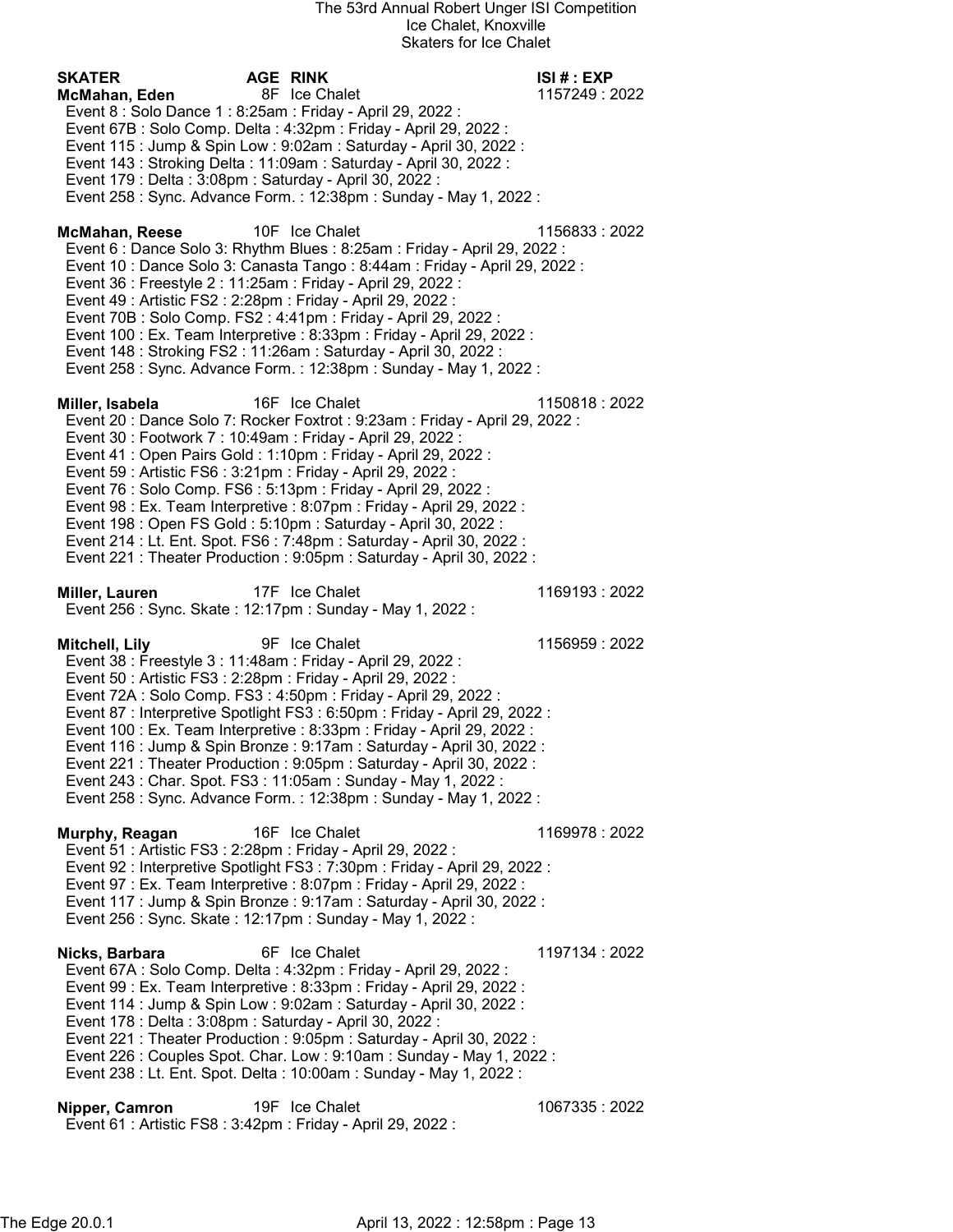| <b>SKATER</b><br>Nolen, Emma<br>Event 32 : Freestyle 1 : 11:05am : Friday - April 29, 2022 : | <b>AGE RINK</b><br>9F Ice Chalet                                                                                                                                                                                                                                                                                                                                                                                                                                                                                                                                                             | ISI# : EXP<br>1162883:2022 |
|----------------------------------------------------------------------------------------------|----------------------------------------------------------------------------------------------------------------------------------------------------------------------------------------------------------------------------------------------------------------------------------------------------------------------------------------------------------------------------------------------------------------------------------------------------------------------------------------------------------------------------------------------------------------------------------------------|----------------------------|
|                                                                                              | Event 145 : Stroking FS1 : 11:26am : Saturday - April 30, 2022 :<br>Event 223 : Solo Comp. FS1 : 8:45am : Sunday - May 1, 2022 :                                                                                                                                                                                                                                                                                                                                                                                                                                                             |                            |
| Ogle, Emma                                                                                   | 16F Ice Chalet<br>Event 85 : Drama Spot. Gold : 6:33pm : Friday - April 29, 2022 :<br>Event 159: Stroking Gold: 12:08pm: Saturday - April 30, 2022:<br>Event 164 : Ex. Rhythm Dance Platinum : 1:39pm : Saturday - April 30, 2022 :                                                                                                                                                                                                                                                                                                                                                          | 1028111 : 2022             |
| Orlovskyy, Alina<br>Event 174 : Beta : 2:30pm : Saturday - April 30, 2022 :                  | 7F Ice Chalet<br>Event 64B : Solo Comp. Beta : 4:20pm : Friday - April 29, 2022 :<br>Event 99 : Ex. Team Interpretive : 8:33pm : Friday - April 29, 2022 :<br>Event 114 : Jump & Spin Low : 9:02am : Saturday - April 30, 2022 :<br>Event 135: Stroking Beta: 10:51am: Saturday - April 30, 2022:<br>Event 221 : Theater Production : 9:05pm : Saturday - April 30, 2022 :<br>Event 226 : Couples Spot. Char. Low : 9:10am : Sunday - May 1, 2022 :<br>Event 236 : Lt. Ent. Spot. Beta : 10:00am : Sunday - May 1, 2022 :<br>Event 253 : Theme Spot. Beta : 11:32am : Sunday - May 1, 2022 : | 1202157:2022               |
| Pinkston, Kyleigh<br>Event 37 : Freestyle 2 : 11:25am : Friday - April 29, 2022 :            | 11F Ice Chalet<br>Event 148 : Stroking FS2 : 11:26am : Saturday - April 30, 2022 :<br>Event 258 : Sync. Advance Form. : 12:38pm : Sunday - May 1, 2022 :                                                                                                                                                                                                                                                                                                                                                                                                                                     | 1166402: 2022              |
| Radford, Kaitlyn<br>Event 176 : Beta : 2:51pm : Saturday - April 30, 2022 :                  | 20F Ice Chalet                                                                                                                                                                                                                                                                                                                                                                                                                                                                                                                                                                               | 1198906: 2022              |
| Ragle, Maddison<br>Event 50 : Artistic FS3 : 2:28pm : Friday - April 29, 2022 :              | 12F Ice Chalet<br>Event 6 : Dance Solo 3: Rhythm Blues : 8:25am : Friday - April 29, 2022 :<br>Event 120 : Jump & Spin Silver : 9:36am : Saturday - April 30, 2022 :<br>Event 151 : Stroking FS3 : 11:42am : Saturday - April 30, 2022 :<br>Event 202 : Ex. Freestyle 4 : 6:34pm : Saturday - April 30, 2022 :                                                                                                                                                                                                                                                                               | 1088121:2022               |
| Reed, Paige                                                                                  | 9F Ice Chalet<br>Event 169 : Pre Alpha : 2:05pm : Saturday - April 30, 2022 :                                                                                                                                                                                                                                                                                                                                                                                                                                                                                                                | 1211779:2022               |
| Reed, Phia                                                                                   | 7F Ice Chalet<br>Event 167 : Pre Alpha : 2:05pm : Saturday - April 30, 2022 :                                                                                                                                                                                                                                                                                                                                                                                                                                                                                                                | 1211777: 2022              |
| Reed, Phoebe                                                                                 | 7F Ice Chalet<br>Event 168 : Pre Alpha : 2:05pm : Saturday - April 30, 2022 :                                                                                                                                                                                                                                                                                                                                                                                                                                                                                                                | 1211780: 2022              |
| <b>Reed, Piper</b><br>Event 172 : Alpha : 2:30pm : Saturday - April 30, 2022 :               | 10F Ice Chalet                                                                                                                                                                                                                                                                                                                                                                                                                                                                                                                                                                               | 1211778 : 2022             |
| <b>Reynolds, Allison</b>                                                                     | 10F Ice Chalet<br>Event 99 : Ex. Team Interpretive : 8:33pm : Friday - April 29, 2022 :<br>Event 116 : Jump & Spin Bronze : 9:17am : Saturday - April 30, 2022 :<br>Event 181 : Freestyle 1 : 3:08pm : Saturday - April 30, 2022 :<br>Event 211 : Couples Spot. Lt. Ent. Bronze : 7:35pm : Saturday - April 30, 2022 :<br>Event 258 : Sync. Advance Form. : 12:38pm : Sunday - May 1, 2022 :                                                                                                                                                                                                 | 1136837:2022               |
|                                                                                              |                                                                                                                                                                                                                                                                                                                                                                                                                                                                                                                                                                                              |                            |

Rieger, Amanda 141F Ice Chalet 1212142 : 2022 Event 81 : Ensemble : 6:07pm : Friday - April 29, 2022 :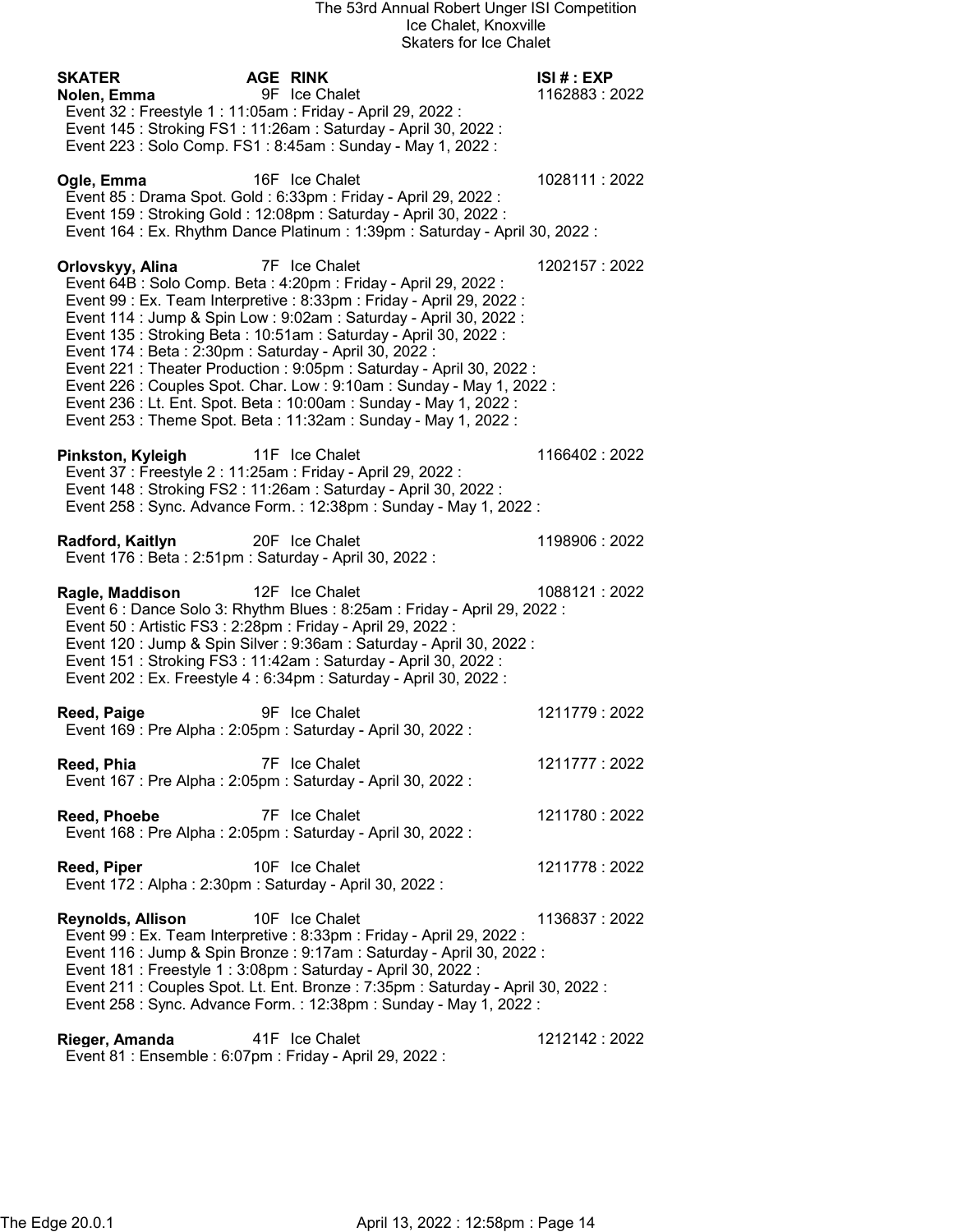SKATER AGE RINK ISI # : EXP Rieger, Hannah 1114710 : 2022 Event 38 : Freestyle 3 : 11:48am : Friday - April 29, 2022 : Event 81 : Ensemble : 6:07pm : Friday - April 29, 2022 : Event 87 : Interpretive Spotlight FS3 : 6:50pm : Friday - April 29, 2022 : Event 99 : Ex. Team Interpretive : 8:33pm : Friday - April 29, 2022 : Event 116 : Jump & Spin Bronze : 9:17am : Saturday - April 30, 2022 : Event 150 : Stroking FS3 : 11:42am : Saturday - April 30, 2022 : Event 192 : Open FS Bronze : 4:38pm : Saturday - April 30, 2022 : Event 211 : Couples Spot. Lt. Ent. Bronze : 7:35pm : Saturday - April 30, 2022 : Event 221 : Theater Production : 9:05pm : Saturday - April 30, 2022 : Event 243 : Char. Spot. FS3 : 11:05am : Sunday - May 1, 2022 : Event 258 : Sync. Advance Form. : 12:38pm : Sunday - May 1, 2022 : Rieger, Jason 43M Ice Chalet 1146711 : 2024 Event 81 : Ensemble : 6:07pm : Friday - April 29, 2022 : Event 226 : Couples Spot. Char. Low : 9:10am : Sunday - May 1, 2022 : Rieger, Samantha 11F Ice Chalet 1097980 : 2022 Event 15 : Dance Solo 2: Dutch Waltz : 9:06am : Friday - April 29, 2022 : Event 38 : Freestyle 3 : 11:48am : Friday - April 29, 2022 : Event 50 : Artistic FS3 : 2:28pm : Friday - April 29, 2022 : Event 81 : Ensemble : 6:07pm : Friday - April 29, 2022 : Event 87 : Interpretive Spotlight FS3 : 6:50pm : Friday - April 29, 2022 : Event 100 : Ex. Team Interpretive : 8:33pm : Friday - April 29, 2022 : Event 119 : Jump & Spin Silver : 9:36am : Saturday - April 30, 2022 : Event 151 : Stroking FS3 : 11:42am : Saturday - April 30, 2022 : Event 221 : Theater Production : 9:05pm : Saturday - April 30, 2022 : Event 244 : Char. Spot. FS3 : 11:05am : Sunday - May 1, 2022 : Event 261 : Sync. Skate : 1:11pm : Sunday - May 1, 2022 : Roach, Arwen 19F Ice Chalet 1147519 : 2022 Event 52 : Artistic FS3 : 2:53pm : Friday - April 29, 2022 : Event 194 : Open FS Bronze : 4:38pm : Saturday - April 30, 2022 : Event 232 : Couples Spot. Char. Bronze : 9:40am : Sunday - May 1, 2022 : Rose, Skyler 14F Ice Chalet 1197128 : 2022 Event 180 : Delta : 3:08pm : Saturday - April 30, 2022 : Event 221 : Theater Production : 9:05pm : Saturday - April 30, 2022 : **Roth, Alexa** 15F Ice Chalet 1042111 : 2022 Event 29 : Footwork 5 : 10:37am : Friday - April 29, 2022 : Event 58 : Artistic FS5 : 3:21pm : Friday - April 29, 2022 : Event 95 : Interpretive Spotlight FS5 : 7:40pm : Friday - April 29, 2022 : Event 156 : Stroking FS5 : 12:08pm : Saturday - April 30, 2022 : Event 197 : Open FS Silver : 5:10pm : Saturday - April 30, 2022 : Sawyers, Norah Paige 10F Ice Chalet 1202263 : 2022 Event 65A : Solo Comp. Beta : 4:20pm : Friday - April 29, 2022 : Event 114 : Jump & Spin Low : 9:02am : Saturday - April 30, 2022 : Event 139 : Stroking Beta : 11:09am : Saturday - April 30, 2022 : Event 175 : Beta : 2:51pm : Saturday - April 30, 2022 : Sobota, Jaedyn 18F Ice Chalet 1018305 : 2022 Event 31 : Footwork 7 : 10:49am : Friday - April 29, 2022 : Event 97 : Ex. Team Interpretive : 8:07pm : Friday - April 29, 2022 : Event 123 : Jump & Spin Gold : 10:19am : Saturday - April 30, 2022 : Event 160 : Artistic FS7 : 12:14pm : Saturday - April 30, 2022 : Event 214 : Lt. Ent. Spot. FS7 : 7:48pm : Saturday - April 30, 2022 : Event 221 : Theater Production : 9:05pm : Saturday - April 30, 2022 : Event 225 : Jump & Spin Team - High : 8:56am : Sunday - May 1, 2022 : Event 230 : Couples Spot. Char. Gold : 9:26am : Sunday - May 1, 2022 : Event 256 : Sync. Skate : 12:17pm : Sunday - May 1, 2022 :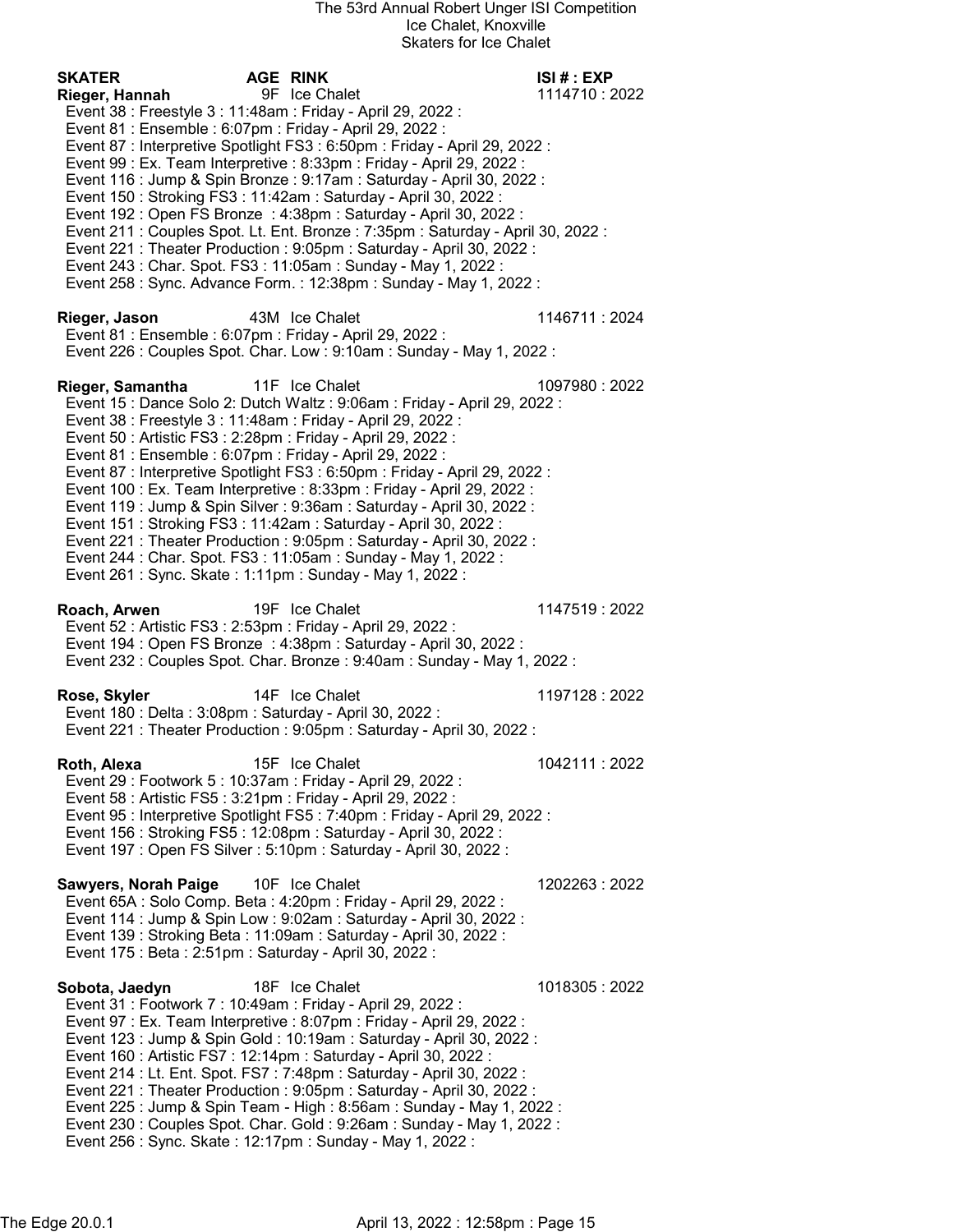| SKATER<br>Stache, Holly 20F Ice Chalet                                                                | <b>AGE RINK</b><br>Event 263 : Small Production Team : 1:28pm : Sunday - May 1, 2022 :                                                                                                                                                                                                                                                                      | ISI# : EXP<br>1077668 : 2022 |
|-------------------------------------------------------------------------------------------------------|-------------------------------------------------------------------------------------------------------------------------------------------------------------------------------------------------------------------------------------------------------------------------------------------------------------------------------------------------------------|------------------------------|
| Stache, Norma 61F Ice Chalet                                                                          | Event 263 : Small Production Team : 1:28pm : Sunday - May 1, 2022 :                                                                                                                                                                                                                                                                                         | 1077669: 2022                |
| <b>Stiefel, Mairen</b> 10F Ice Chalet<br>Event 36 : Freestyle 2 : 11:25am : Friday - April 29, 2022 : | Event 15 : Dance Solo 2: Dutch Waltz : 9:06am : Friday - April 29, 2022 :<br>Event 70B: Solo Comp. FS2: 4:41pm: Friday - April 29, 2022:<br>Event 148 : Stroking FS2 : 11:26am : Saturday - April 30, 2022 :<br>Event 221 : Theater Production : 9:05pm : Saturday - April 30, 2022 :<br>Event 258 : Sync. Advance Form. : 12:38pm : Sunday - May 1, 2022 : | 1156839:2022                 |
| Swindeman, Evelyn Rose 9F Ice Chalet<br>Event 174 : Beta : 2:30pm : Saturday - April 30, 2022 :       | Event 65A : Solo Comp. Beta : 4:20pm : Friday - April 29, 2022 :<br>Event 116 : Jump & Spin Bronze : 9:17am : Saturday - April 30, 2022 :<br>Event 136 : Stroking Beta : 10:51am : Saturday - April 30, 2022 :<br>Event 258 : Sync. Advance Form. : 12:38pm : Sunday - May 1, 2022 :                                                                        | 1165248 : 2022               |
| Swindeman, Isabelle 11F Ice Chalet                                                                    | Event 116 : Jump & Spin Bronze : 9:17am : Saturday - April 30, 2022 :<br>Event 146 : Stroking FS1 : 11:26am : Saturday - April 30, 2022 :<br>Event 181 : Freestyle 1 : 3:08pm : Saturday - April 30, 2022 :<br>Event 223 : Solo Comp. FS1 : 8:45am : Sunday - May 1, 2022 :<br>Event 258 : Sync. Advance Form. : 12:38pm : Sunday - May 1, 2022 :           | 1165250 : 2022               |
| VanWinkle, Kelly 13F Ice Chalet<br>Event 173 : Alpha : 2:30pm : Saturday - April 30, 2022 :           |                                                                                                                                                                                                                                                                                                                                                             | 1208501:2022                 |

**Zentgraf, Altair** 15M Ice Chalet 1136857 : 2022 Event 17 : Dance Mixed 10: Westminster Waltz : 9:23am : Friday - April 29, 2022 : Event 21 : Dance Solo 10: Argentine Tango : 9:51am : Friday - April 29, 2022 : Event 204 : Open FS Platinum Short : 6:34pm : Saturday - April 30, 2022 :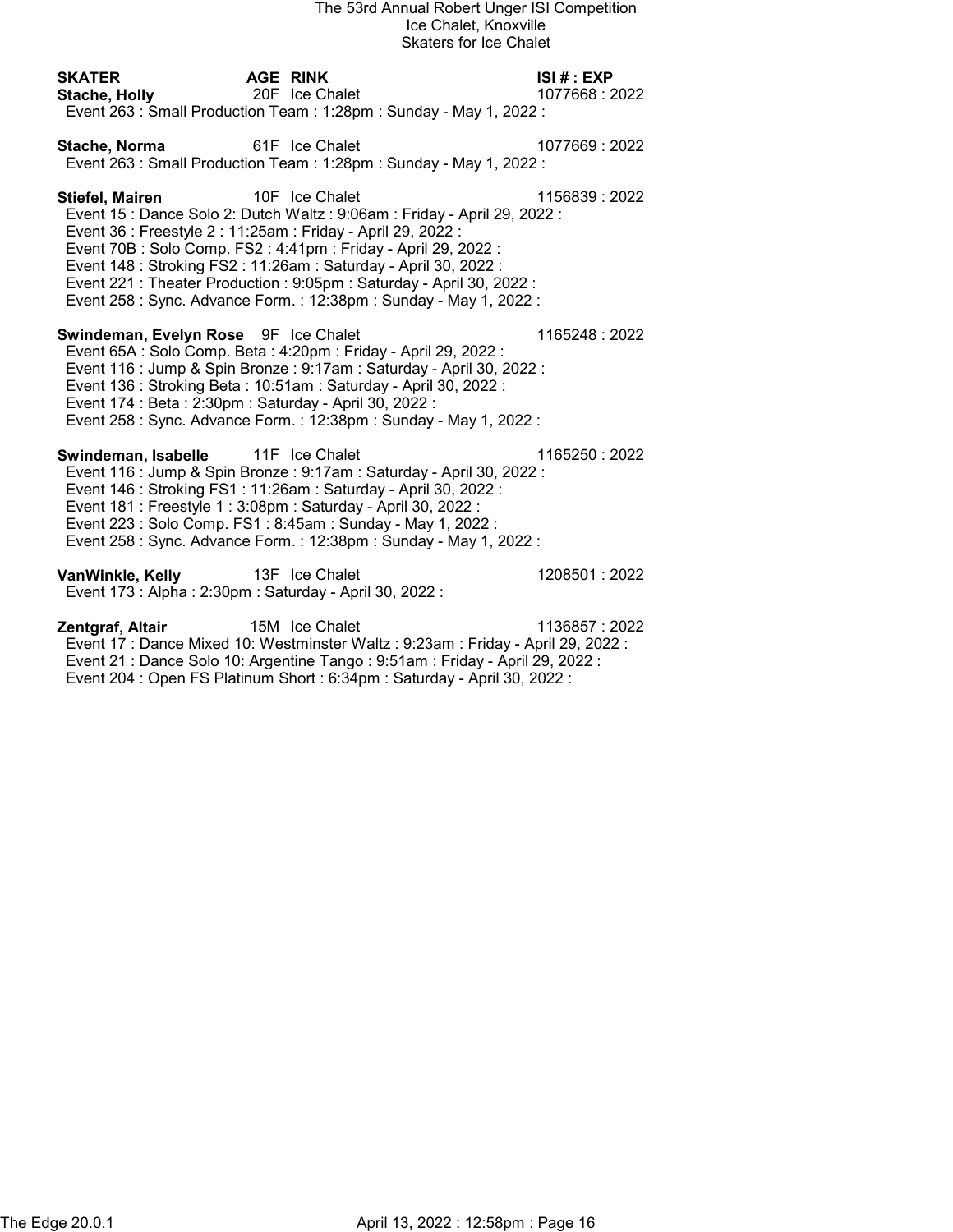| <b>SKATER</b><br>Amyx, Alexandra | AGE RINK<br>13F Lou & Gib Reese Ice Arena<br>Event 10 : Dance Solo 3: Canasta Tango : 8:44am : Friday - April 29, 2022 :<br>Event 26 : Footwork 4 : 10:21am : Friday - April 29, 2022 :<br>Event 40 : Freestyle 4 : 1:10pm : Friday - April 29, 2022 :<br>Event 82 : Ensemble : 6:20pm : Friday - April 29, 2022 :<br>Event 96 : Ex. Team Interpretive : 7:59pm : Friday - April 29, 2022 :<br>Event 120 : Jump & Spin Silver : 9:36am : Saturday - April 30, 2022 :<br>Event 200 : Open FS Silver : 5:47pm : Saturday - April 30, 2022 :<br>Event 221 : Theater Production : 9:05pm : Saturday - April 30, 2022 :<br>Event 227 : Lt. Ent. Spot. FS4 : 9:10am : Sunday - May 1, 2022 :<br>Event 242 : Char. Spot. FS4 : 10:37am : Sunday - May 1, 2022 :<br>Event 259 : Sync. Advance Form. : 12:50pm : Sunday - May 1, 2022 :                                                                                                                                                                                                                                                                         | ISI # : EXP<br>1122883: 2022 |
|----------------------------------|--------------------------------------------------------------------------------------------------------------------------------------------------------------------------------------------------------------------------------------------------------------------------------------------------------------------------------------------------------------------------------------------------------------------------------------------------------------------------------------------------------------------------------------------------------------------------------------------------------------------------------------------------------------------------------------------------------------------------------------------------------------------------------------------------------------------------------------------------------------------------------------------------------------------------------------------------------------------------------------------------------------------------------------------------------------------------------------------------------|------------------------------|
| Bagent, Abigail                  | 18F Lou & Gib Reese Ice Arena<br>Event 96 : Ex. Team Interpretive : 7:59pm : Friday - April 29, 2022 :<br>Event 124 : Jump & Spin Platinum : 10:19am : Saturday - April 30, 2022 :<br>Event 160 : Artistic FS7 : 12:14pm : Saturday - April 30, 2022 :<br>Event 161 : Dance Pro Ptnr 7: Tango : 1:28pm : Saturday - April 30, 2022 :<br>Event 165 : Dance Pro Ptnr 7: Rocker Foxtrot : 1:39pm : Saturday - April 30, 2022 :<br>Event 163 : Ex. Dance Int'l Silver Samba Platinum : 1:39pm : Saturday - April 30, 2022 :<br>Event 184 : Open Pairs Bronze : 3:28pm : Saturday - April 30, 2022 :<br>Event 198 : Open FS Gold : 5:10pm : Saturday - April 30, 2022 :<br>Event 205 : Footwork 10 : 6:34pm : Saturday - April 30, 2022 :<br>Event 209 : Ensemble : 7:22pm : Saturday - April 30, 2022 :<br>Event 221 : Theater Production : 9:05pm : Saturday - April 30, 2022 :<br>Event 225 : Jump & Spin Team - High : 8:56am : Sunday - May 1, 2022 :<br>Event 255 : Couple Spotlight LE Gold : 11:55am : Sunday - May 1, 2022 :<br>Event 259 : Sync. Advance Form. : 12:50pm : Sunday - May 1, 2022 : | 1033161:2022                 |
| <b>Boucher, Callie</b>           | 9F Lou & Gib Reese Ice Arena<br>Event 181 : Freestyle 1 : 3:08pm : Saturday - April 30, 2022 :<br>Event 210 : Ensemble : 7:22pm : Saturday - April 30, 2022 :<br>Event 216 : Lt. Ent. Spot. FS1 : 8:05pm : Saturday - April 30, 2022 :<br>Event 221 : Theater Production : 9:05pm : Saturday - April 30, 2022 :<br>Event 223 : Solo Comp. FS1 : 8:45am : Sunday - May 1, 2022 :                                                                                                                                                                                                                                                                                                                                                                                                                                                                                                                                                                                                                                                                                                                        | 1196876: 2022                |
| <b>Christy, Rosie</b>            | 16F Lou & Gib Reese Ice Arena<br>Event 27 : Footwork 4 : 10:37am : Friday - April 29, 2022 :<br>Event 55: Artistic FS4: 2:53pm: Friday - April 29, 2022:<br>Event 82 : Ensemble : 6:20pm : Friday - April 29, 2022 :<br>Event 96 : Ex. Team Interpretive : 7:59pm : Friday - April 29, 2022 :<br>Event 113: Rhythmic Hoop FS4: 8:47am: Saturday - April 30, 2022:<br>Event 221 : Theater Production : 9:05pm : Saturday - April 30, 2022 :<br>Event 233 : Char. Spot. FS4 : 9:40am : Sunday - May 1, 2022 :<br>Event 259 : Sync. Advance Form. : 12:50pm : Sunday - May 1, 2022 :                                                                                                                                                                                                                                                                                                                                                                                                                                                                                                                      | 1101241:2022                 |
| Geiger, Charlet                  | 18F Lou & Gib Reese Ice Arena<br>Event 23 : Open Solo FD Gold : 9:51am : Friday - April 29, 2022 :<br>Event 31 : Footwork 7 : 10:49am : Friday - April 29, 2022 :<br>Event 45 : Freestyle 5 : 2:12pm : Friday - April 29, 2022 :<br>Event 96 : Ex. Team Interpretive : 7:59pm : Friday - April 29, 2022 :<br>Event 102 : Rhythmic Ball FS5 : 8:00am : Saturday - April 30, 2022 :<br>Event 162 : Dance Mixed 7: Rocker Foxtrot : 1:28pm : Saturday - April 30, 2022 :<br>Event 184 : Open Pairs Bronze : 3:28pm : Saturday - April 30, 2022 :<br>Event 201: Open FS Silver: 5:47pm: Saturday - April 30, 2022:<br>Event 209 : Ensemble : 7:22pm : Saturday - April 30, 2022 :<br>Event 221 : Theater Production : 9:05pm : Saturday - April 30, 2022 :<br>Event 231 : Couples Spot. Char. Silver : 9:40am : Sunday - May 1, 2022 :<br>Event 259 : Sync. Advance Form. : 12:50pm : Sunday - May 1, 2022 :                                                                                                                                                                                               | 1105744 : 2022               |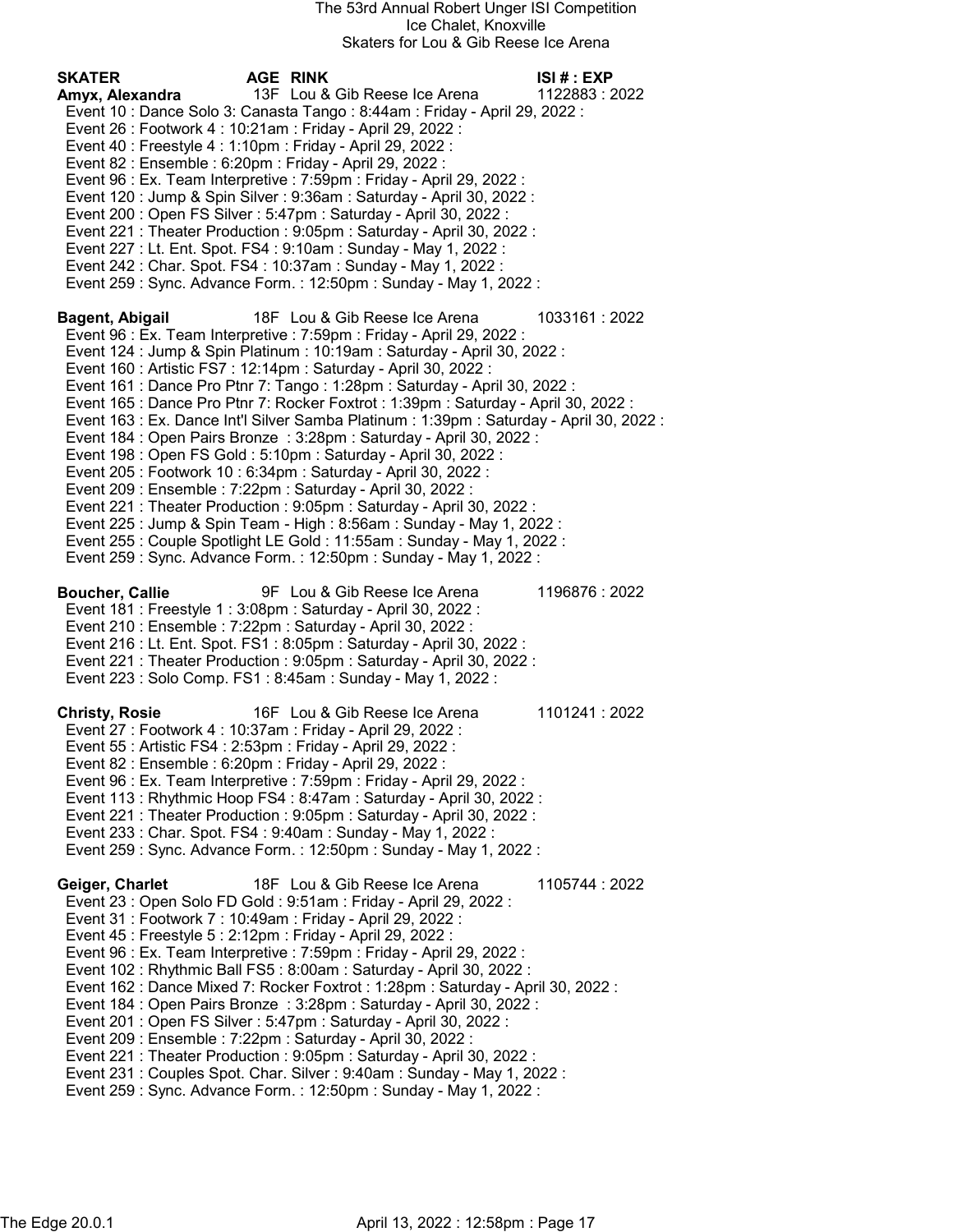SKATER AGE RINK ISI # : EXP Gowans, Alex 14F Lou & Gib Reese Ice Arena 1131907 : 2022 Event 26 : Footwork 4 : 10:21am : Friday - April 29, 2022 : Event 43 : Freestyle 4 : 1:34pm : Friday - April 29, 2022 : Event 55 : Artistic FS4 : 2:53pm : Friday - April 29, 2022 : Event 82 : Ensemble : 6:20pm : Friday - April 29, 2022 : Event 96 : Ex. Team Interpretive : 7:59pm : Friday - April 29, 2022 : Event 200 : Open FS Silver : 5:47pm : Saturday - April 30, 2022 : Event 206 : Drama Spot. FS4 : 6:58pm : Saturday - April 30, 2022 : Event 221 : Theater Production : 9:05pm : Saturday - April 30, 2022 : Event 259 : Sync. Advance Form. : 12:50pm : Sunday - May 1, 2022 : Hausman, Hannah 13F Lou & Gib Reese Ice Arena 1114963 : 2022 Event 2 : Dance Solo 4: Swing Dance : 8:00am : Friday - April 29, 2022 : Event 26 : Footwork 4 : 10:21am : Friday - April 29, 2022 : Event 40 : Freestyle 4 : 1:10pm : Friday - April 29, 2022 : Event 54 : Artistic FS4 : 2:53pm : Friday - April 29, 2022 : Event 74A : Solo Comp. FS4 : 5:02pm : Friday - April 29, 2022 : Event 82 : Ensemble : 6:20pm : Friday - April 29, 2022 : Event 96 : Ex. Team Interpretive : 7:59pm : Friday - April 29, 2022 : Event 101 : Rhythmic Ribbon FS4 : 8:00am : Saturday - April 30, 2022 : Event 200 : Open FS Silver : 5:47pm : Saturday - April 30, 2022 : Event 206 : Drama Spot. FS4 : 6:58pm : Saturday - April 30, 2022 : Event 221 : Theater Production : 9:05pm : Saturday - April 30, 2022 : Event 259 : Sync. Advance Form. : 12:50pm : Sunday - May 1, 2022 : Hausman, Isaac 8M Lou & Gib Reese Ice Arena 1138427 : 2022 Event 35 : Freestyle 2 : 11:25am : Friday - April 29, 2022 : Event 70A : Solo Comp. FS2 : 4:41pm : Friday - April 29, 2022 : Event 116 : Jump & Spin Bronze : 9:17am : Saturday - April 30, 2022 : Event 182 : Pairs 1 : 3:28pm : Saturday - April 30, 2022 : Event 191 : Open FS Bronze : 4:38pm : Saturday - April 30, 2022 : Event 210 : Ensemble : 7:22pm : Saturday - April 30, 2022 : Event 217 : Lt. Ent. Spot. FS2 : 8:05pm : Saturday - April 30, 2022 : Event 221 : Theater Production : 9:05pm : Saturday - April 30, 2022 : Event 231 : Couples Spot. Char. Silver : 9:40am : Sunday - May 1, 2022 : Event 245 : Char. Spot. FS2 : 11:05am : Sunday - May 1, 2022 : Hausman, Noah 16M Lou & Gib Reese Ice Arena 1044911 : 2022 Event 20 : Dance Solo 7: Rocker Foxtrot : 9:23am : Friday - April 29, 2022 : Event 18 : Dance Solo 7: Tango : 9:23am : Friday - April 29, 2022 : Event 47 : Freestyle 8 : 2:12pm : Friday - April 29, 2022 : Event 61 : Artistic FS8 : 3:42pm : Friday - April 29, 2022 : Event 77 : Solo Comp. FS8 : 5:13pm : Friday - April 29, 2022 : Event 96 : Ex. Team Interpretive : 7:59pm : Friday - April 29, 2022 : Event 105 : Rhythmic Ribbon FS8 : 8:00am : Saturday - April 30, 2022 : Event 124 : Jump & Spin Platinum : 10:19am : Saturday - April 30, 2022 : Event 161 : Dance Pro Ptnr 7: Tango : 1:28pm : Saturday - April 30, 2022 : Event 162 : Dance Mixed 7: Rocker Foxtrot : 1:28pm : Saturday - April 30, 2022 : Event 165 : Dance Pro Ptnr 7: Rocker Foxtrot : 1:39pm : Saturday - April 30, 2022 : Event 184 : Open Pairs Bronze : 3:28pm : Saturday - April 30, 2022 : Event 204 : Open FS Platinum Short : 6:34pm : Saturday - April 30, 2022 : Event 209 : Ensemble : 7:22pm : Saturday - April 30, 2022 : Event 221 : Theater Production : 9:05pm : Saturday - April 30, 2022 : Event 225 : Jump & Spin Team - High : 8:56am : Sunday - May 1, 2022 : Event 229 : Couples Spot. Lt. Ent. Platinum : 9:26am : Sunday - May 1, 2022 : Event 259 : Sync. Advance Form. : 12:50pm : Sunday - May 1, 2022 : Hirtzinger, Lilah 8F Lou & Gib Reese Ice Arena 1187203 : 2022 Event 115 : Jump & Spin Low : 9:02am : Saturday - April 30, 2022 : Event 135 : Stroking Beta : 10:51am : Saturday - April 30, 2022 : Event 210 : Ensemble : 7:22pm : Saturday - April 30, 2022 : Event 226 : Couples Spot. Char. Low : 9:10am : Sunday - May 1, 2022 : Event 236 : Lt. Ent. Spot. Beta : 10:00am : Sunday - May 1, 2022 :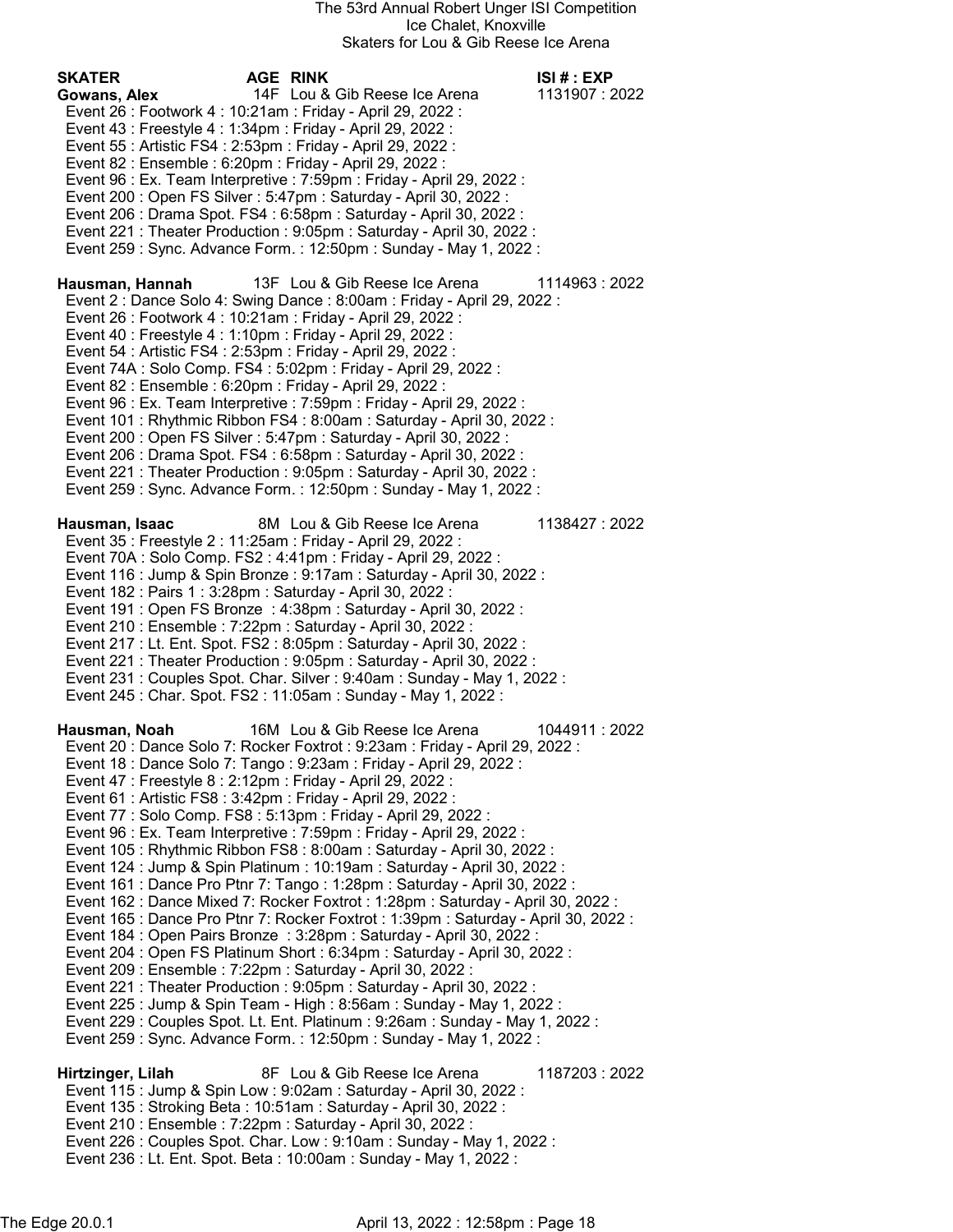SKATER AGE RINK ISI # : EXP Johnson, Austin 18M Lou & Gib Reese Ice Arena 1062151 : 2022 Event 80 : Theme Spot. FS7 : 5:56pm : Friday - April 29, 2022 : Event 84 : Lt. Ent. Spot. Gold : 6:33pm : Friday - April 29, 2022 : Event 96 : Ex. Team Interpretive : 7:59pm : Friday - April 29, 2022 : Event 103 : Rhythmic Ball FS7 : 8:00am : Saturday - April 30, 2022 : Event 184 : Open Pairs Bronze : 3:28pm : Saturday - April 30, 2022 : Event 187 : Open FS Gold : 4:13pm : Saturday - April 30, 2022 : Event 209 : Ensemble : 7:22pm : Saturday - April 30, 2022 : Event 214 : Lt. Ent. Spot. FS7 : 7:48pm : Saturday - April 30, 2022 : Event 221 : Theater Production : 9:05pm : Saturday - April 30, 2022 : Event 225 : Jump & Spin Team - High : 8:56am : Sunday - May 1, 2022 : Event 229 : Couples Spot. Lt. Ent. Platinum : 9:26am : Sunday - May 1, 2022 : Event 240 : Char. Spot. FS7 : 10:37am : Sunday - May 1, 2022 : Event 255 : Couple Spotlight LE Gold : 11:55am : Sunday - May 1, 2022 : Event 259 : Sync. Advance Form. : 12:50pm : Sunday - May 1, 2022 : Kruise, Iylah 9F Lou & Gib Reese Ice Arena 1196836 : 2022 Event 115 : Jump & Spin Low : 9:02am : Saturday - April 30, 2022 : Event 136 : Stroking Beta : 10:51am : Saturday - April 30, 2022 : Event 210 : Ensemble : 7:22pm : Saturday - April 30, 2022 : Event 226 : Couples Spot. Char. Low : 9:10am : Sunday - May 1, 2022 : Event 248 : Char. Spot. Beta : 11:32am : Sunday - May 1, 2022 : Martin, Adalyn 11F Lou & Gib Reese Ice Arena 1152084 : 2022 Event 72A : Solo Comp. FS3 : 4:50pm : Friday - April 29, 2022 : Event 82 : Ensemble : 6:20pm : Friday - April 29, 2022 : Event 96 : Ex. Team Interpretive : 7:59pm : Friday - April 29, 2022 : Event 108 : Rhythmic Ribbon FS3 : 8:24am : Saturday - April 30, 2022 : Event 119 : Jump & Spin Silver : 9:36am : Saturday - April 30, 2022 : Event 193 : Open FS Bronze : 4:38pm : Saturday - April 30, 2022 : Event 221 : Theater Production : 9:05pm : Saturday - April 30, 2022 : Event 231 : Couples Spot. Char. Silver : 9:40am : Sunday - May 1, 2022 : Martin, Melody 9F Lou & Gib Reese Ice Arena 1152086 : 2022 Event 36 : Freestyle 2 : 11:25am : Friday - April 29, 2022 : Event 86 : Interpretive Spotlight FS2 : 6:50pm : Friday - April 29, 2022 : Event 116 : Jump & Spin Bronze : 9:17am : Saturday - April 30, 2022 : Event 182 : Pairs 1 : 3:28pm : Saturday - April 30, 2022 : Event 210 : Ensemble : 7:22pm : Saturday - April 30, 2022 : Event 221 : Theater Production : 9:05pm : Saturday - April 30, 2022 : Nash, Kaitlyn 19F Lou & Gib Reese Ice Arena 1077548 : 2022 Event 22 : Open Solo FD Platinum : 9:51am : Friday - April 29, 2022 : Event 31 : Footwork 7 : 10:49am : Friday - April 29, 2022 : Event 60 : Artistic FS6 : 3:42pm : Friday - April 29, 2022 : Event 96 : Ex. Team Interpretive : 7:59pm : Friday - April 29, 2022 : Event 185 : Open FS Gold Short : 3:44pm : Saturday - April 30, 2022 : Event 209 : Ensemble : 7:22pm : Saturday - April 30, 2022 : Event 221 : Theater Production : 9:05pm : Saturday - April 30, 2022 : Event 225 : Jump & Spin Team - High : 8:56am : Sunday - May 1, 2022 : Event 259 : Sync. Advance Form. : 12:50pm : Sunday - May 1, 2022 : Orr, Caitlin 12F Lou & Gib Reese Ice Arena 1163183 : 2022 Event 3 : Dance Solo 4: Cha Cha : 8:00am : Friday - April 29, 2022 : Event 10 : Dance Solo 3: Canasta Tango : 8:44am : Friday - April 29, 2022 : Event 40 : Freestyle 4 : 1:10pm : Friday - April 29, 2022 : Event 74A : Solo Comp. FS4 : 5:02pm : Friday - April 29, 2022 : Event 82 : Ensemble : 6:20pm : Friday - April 29, 2022 : Event 89 : Interpretive Spotlight FS4 : 7:11pm : Friday - April 29, 2022 : Event 96 : Ex. Team Interpretive : 7:59pm : Friday - April 29, 2022 : Event 120 : Jump & Spin Silver : 9:36am : Saturday - April 30, 2022 : Event 221 : Theater Production : 9:05pm : Saturday - April 30, 2022 : Event 227 : Lt. Ent. Spot. FS4 : 9:10am : Sunday - May 1, 2022 : Event 241 : Char. Spot. FS4 : 10:37am : Sunday - May 1, 2022 :